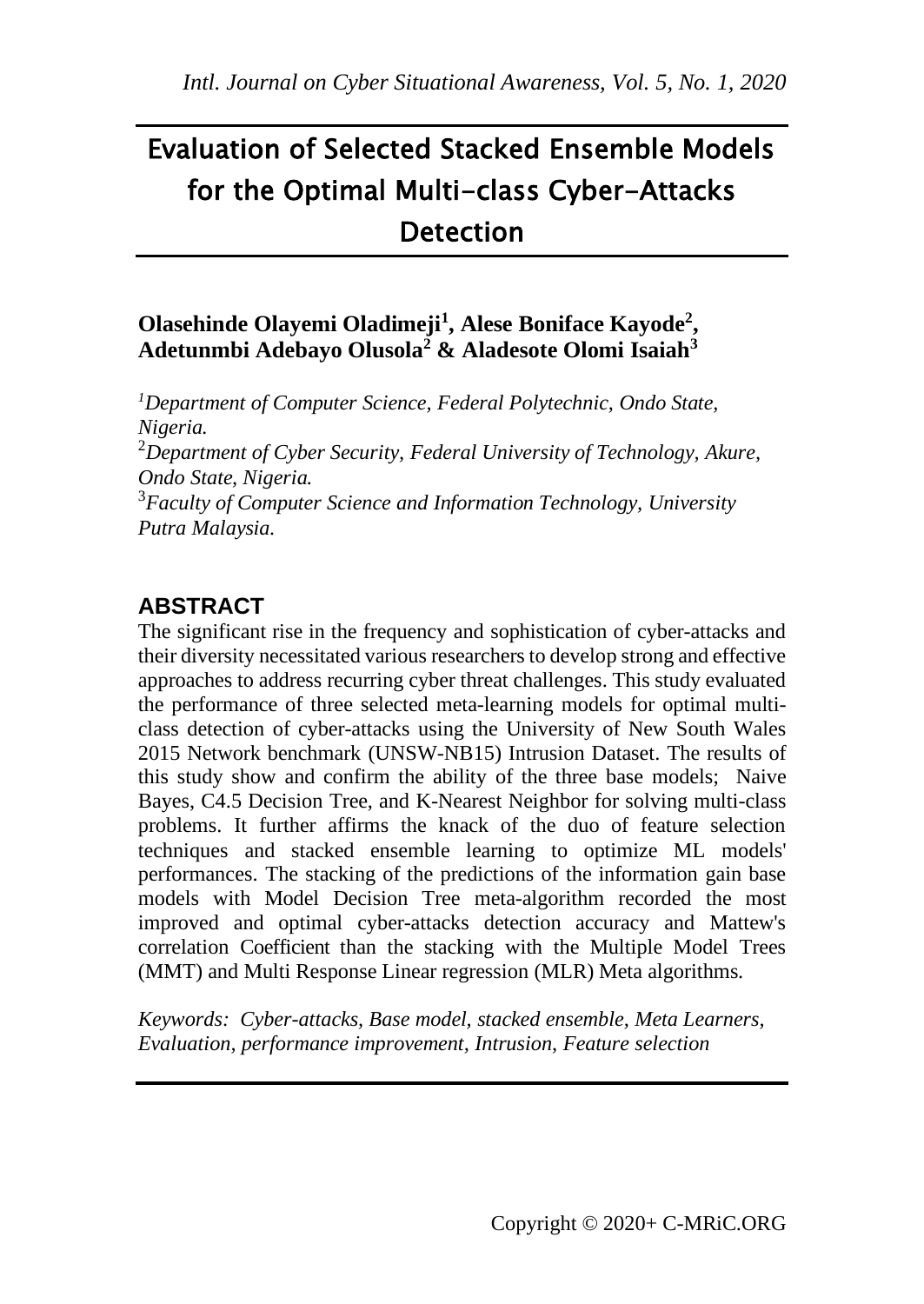## **1 INTRODUCTION**

The heavy dependence on the internet throws up an enormous contest for individuals' security and organization information. There has been a significant rise in the frequency of cyber-attacks and their diversity. The industries and cyber communities are being faced with new kinds of attacks daily. Cyber-attacks' high complexity poses a threat to the protection network devices and the CIA triad of sensitive information stored on them. Many organizations admit that the daily compromise of sensitive information and computer security is complicated, and it is hard to have a cyber-system that is entirely free from attacks. These attacks' sophistication and relentlessness have induced various researchers to develop strong and effective approaches to address recurring cyber threat challenges. The use of heterogeneous hybrid models for cyber-attacks detection has proven to be more effective than single models [1]. Hybrid solutions sought to improve the model's detection accuracy to obtain optimal detection of cyber-attacks detection. This paper is an extension of [1]. While the work in [1] focused on improving binary cyberattacks detection, this work focuses on multi-class cyber-attacks detection improvement.

Cyber-attacks are malicious events directed against cyber devices to compromise them and their contents. Intrusion always precedes cyberattacks; Olasehinde et al. [2] defines an intrusion as any or set of processes or actions that bypass or fools authentication or subvert access control procedures. It also categorized cyber-attacks into three categories: Scanning attacks, Seizure attacks, and Penetration attacks. Scanning attacks are information gathering network attacks in quest of the status and vulnerabilities of the hosts and the network [3]. It sent a port scan (probe) to ascertain the host system's strength/weakness and scrutinized its response to uncover the target system's characteristics and vulnerability. Scanning attacks are generally used to detect a potential victim; scanning is more than a type of attack. It is also the first phase of seizure and penetration attacks. Seizure attacks are Claim-and-hold attacks; it legitimately grasps system resources and declines to release them for other users who need them, resulting in a seizure of the computer resources and denying service to legitimate users. Denial of Service (DoS) and Ransomware attacks are good examples of seizure attacks. Penetration attacks exploit imperfection in software design and development to modify and alter the state of the system. It installed malware and viruses on the compromised system to gain unauthorized control of the system. Hackers often employ penetration (attacks) testing to gain unauthorized access to the host without the administrator's consent.

Machine Learning (ML) is an artificial intelligence (AI) approach that provides systems the ability to learn patterns of attacks and normal packets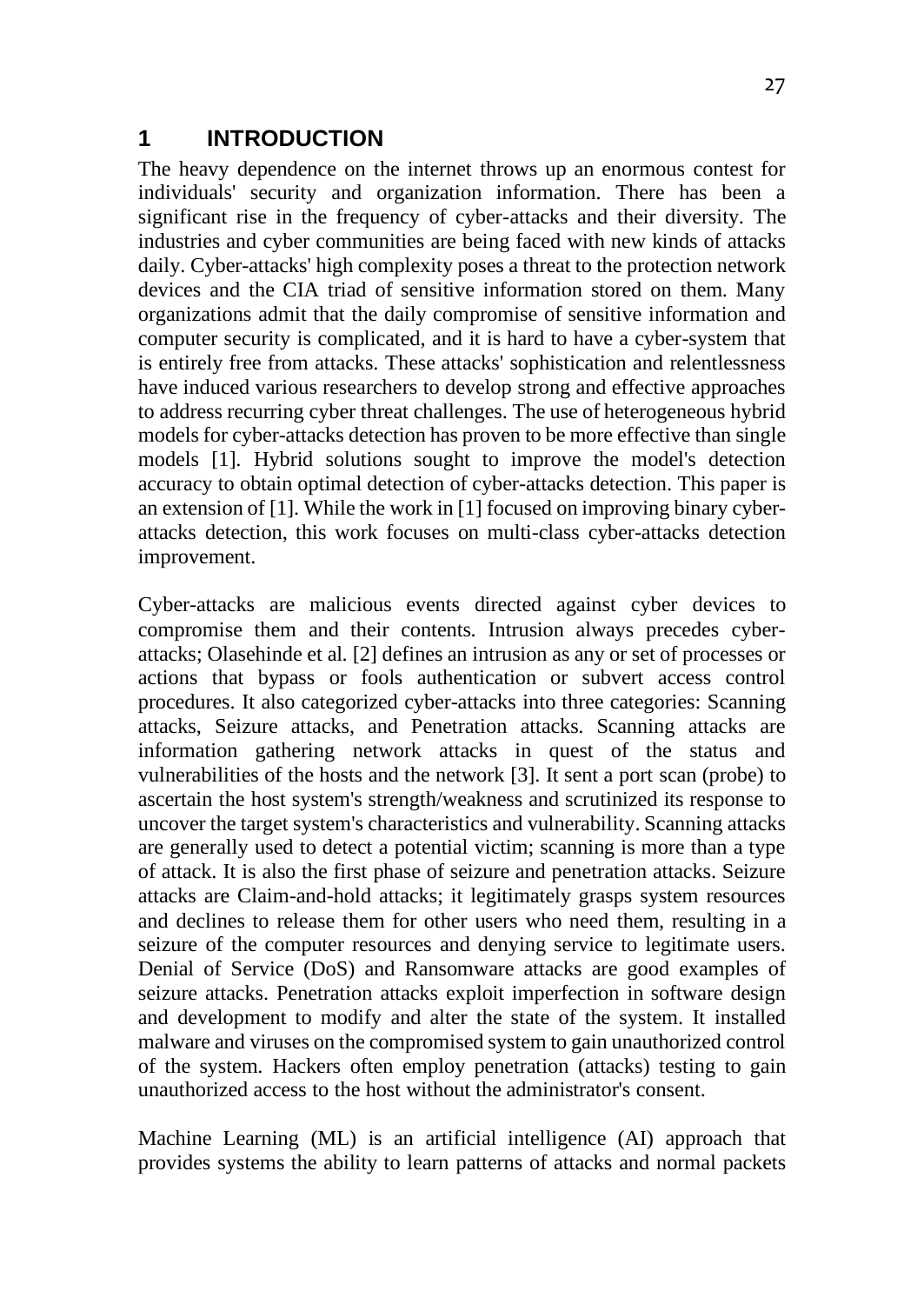from captured network traffic [4] or intrusion dataset and use the acquired intelligence to build intrusion detection system (IDS). ML's goal is to make an excellent guess useful to the predictive (classification) problem. Supervised ML algorithms extract valuable knowledge from the mapping of supplied inputs and its desired output (class label) of the training dataset, then validates the testing dataset's obtained knowledge. Regression and classification are examples of supervised's ML techniques. The classification problem is termed binary when it involves two possible output (labels) and multi-class when the output labels are more than two. Unsupervised learning draws knowledge from a dataset consisting of input data without label responses. It partitions the dataset into clusters based on the similarities that exist among the dataset. It validates by assigning a new test instance into the appropriate cluster; clustering analysis and association mining are examples of unsupervised learning methods.

IDSs are network security tools and predictive models used to monitor, analyze, and classify network traffics as either normal or attack. IDSs are used to protect the cyber system and network against hackers and cyber attackers' nefarious activities. IDSs are categorized according to where the intrusion is detected (within a host or in the network) and the type of detection method used (Anomaly, Signature, and Hybrid). The anomaly detection method, also known as behavioral-based detection, measures and stores normal traffics behavior patterns. Any shift or deviation from the established normal practice of action is classified as an intrusion (attacks). The anomaly method can detect unknown attacks but generates a higher false alarm rate. The signaturebased detection method, also known as misuse detection methods, uses the prior knowledge of known attack signatures to detect intrusion. It cannot detect attacks with an unknown signature. It is very good at detecting known attacks and generates a low false alarm rate. Hybrid detection methods combine misuse and anomaly detection methods to complement each other; any deviation in the pattern of network traffic will be detected by the anomaly engine, while the signature engine will detect all known intrusion (attack)

Several authors have proposed network attack detection solutions. In [5], five ML classifiers' capabilities on the NetFlow dataset were explored as a feasible method of detecting malicious traffic in a network. Random forest classifier recorded more than 95% detection accuracies in 8 out of the 13 scenarios set up in the experiments. Kumar et al. [6] implemented a mean-shift unsupervised clustering algorithm for detecting attacks in computer networks. The experimental results show the effectiveness of this method in detecting cyber-attacks with a detection accuracy of 81.2%. A Convolutional Neural Network (CNN) based multi-class attacks detection system was proposed in [7], a Genetic Algorithm (GA) was used to optimize the CNN classifiers to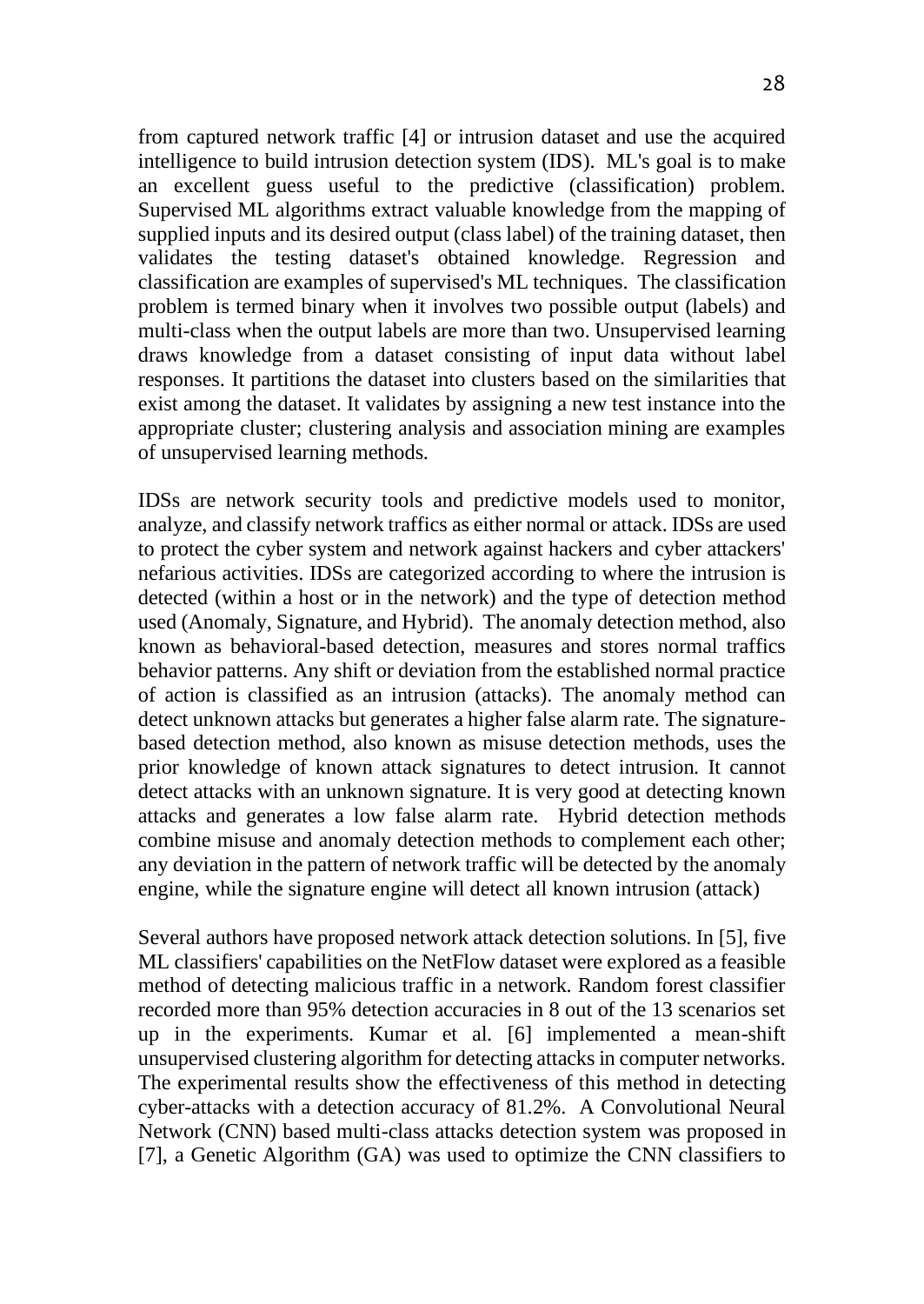find a better layout of the input features. The CNN classifier's implementation on the UNSW-NB15 dataset with ten multi-class shows the accuracy of 98.14% and a Kappa coefficient of 0.6386 on the best six attack categories detected. The CNN classifier's performances on the NSL-KDD testing dataset recorded an accuracy of 94.47% for normal traffic detection and a Kappa coefficient of 0.67. Elmasry et al. [8] proposed a multi-class detection system using four deep learning models (deep neural networks, long short‐term memory recurrent neural networks, gated recurrent unit recurrent neural networks, and deep belief networks) on four publicly available intrusion detection datasets: KDD CUP 99, NSL‐KDD, CIDDS, and CICIDS2017. The results of this study show a significant network attack detection improvement. Authors in [9] compared the anomaly multi-class attack detection performances of four Apache Spark models of Decision Tree, Naive Bayes, Random Forests, and Multilayer Perceptron on the Supervisory Control and Data Acquisition (SCADA) dataset. Decision Tree and Random forest classifiers recoded a better detection performance than the rest of the classifiers.

IDS models (classifiers) ' performance depends on the classification algorithm and the network traffics attributes used to train the ML algorithms to build the IDS mode [2]. Feature Selection (FS) is a crucial dataset preprocessing techniques used to improve ML models' performance [10]. FS's goal is to select the relevant attributes of the network traffics or intrusion detection dataset positively correlated to the output attribute (class label) to train the ML algorithm to build an optimal IDS model [11]. The irrelevant and redundant features of the network traffics cannot contribute to the efficient and effective IDS models; it will only confuse the classifiers and lead to incorrect classification results. FS has demonstrated its ability to effectively enhance learning efficiency, improve predictive accuracy, reduce the complexity of learned results, and reduce model overfitting [12], [13], [14]. Filtered Based, Wrapper, and Embedded are three FS techniques. Filtered based FS techniques select relevant attributes based on statistical measures and independent of the learning algorithm. Filtered based FS is fast and computationally simple and can easily be scaled to high dimensional dataset [15]. Wrapper FS techniques select the best subset of attributes based on the result of the learning algorithm. The chosen attribute subset's quality is directly measured by the ML algorithm's performance applied to that attribute subset. It considers attribute dependencies [16]. Wrapper techniques are computationally intensive, slower but more accurate than the filter-based, and have high risks of models overfitting. They are selected based on statistical measures.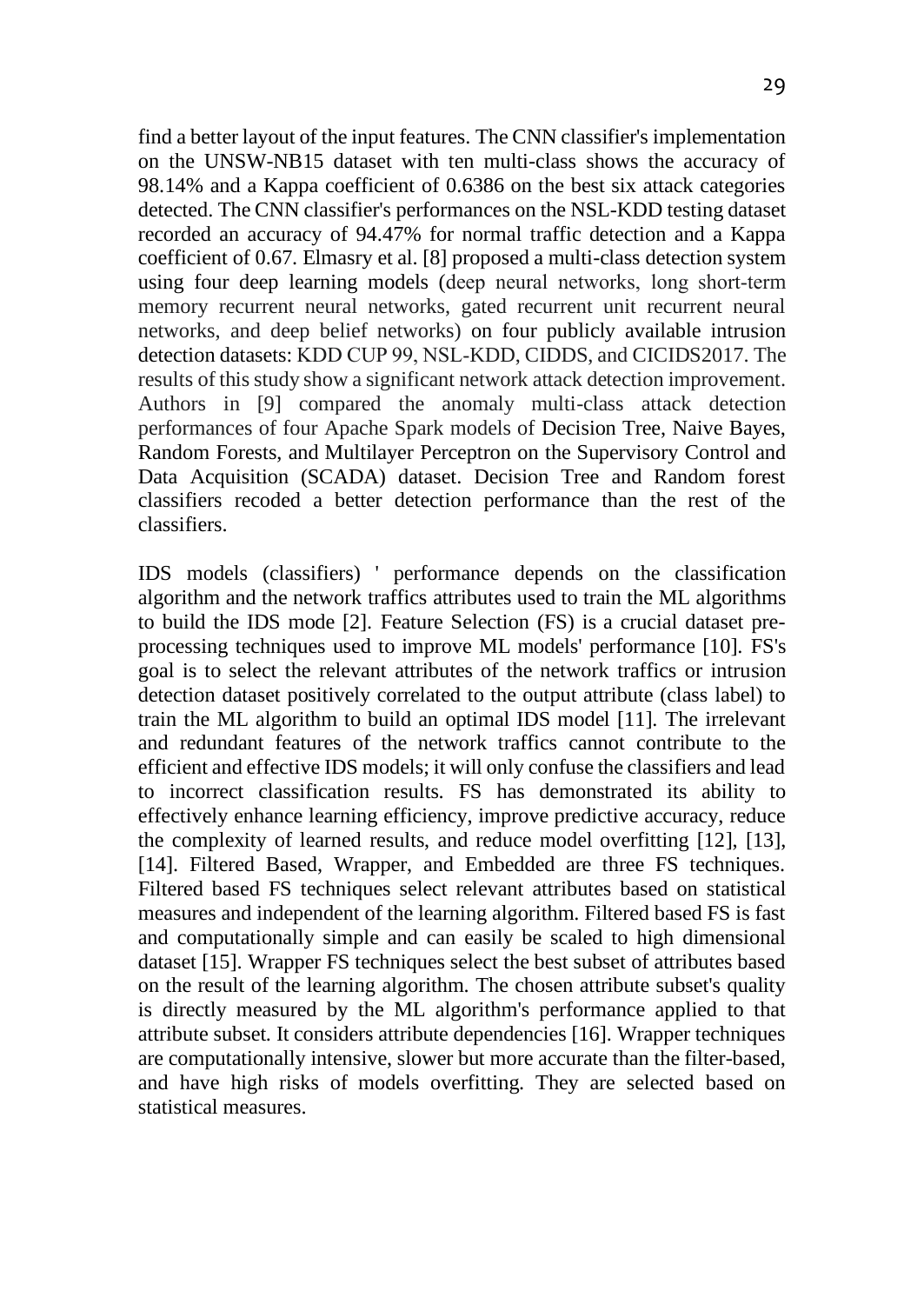Embedded FS techniques employ hybrid and ensemble learning methods for the attributes selection. The decision on the attribute subset to be chosen is a collective one. Embedded FS techniques are built into the classifier construction; it is computationally expensive as wrapper methods. It performs better than the other two techniques. In [17], Support Vector Machine classifiers of three filter-based feature selection techniques, Chi-square, information, and Relief, were proposed for the multi-class classification of clothing review dataset taken from Kaggle. In [18], the authors applied filterbased attributes evaluation of the NSL-KDD dataset and the ensemble classifier of KNN, Random Tree, Rep Tree J48 Decision Tree, and Random Forest Base models. The ensemble model detects intrusion, minimized computational expense, and improved accuracy. Wrapper feature selection technique based on the firefly optimization algorithm and SVM was used to improve the IDS classifier's classification accuracy in the work in [19]. The work in [20] implemented a CFS-BA feature selection and voting ensemblebased IDS with NSL-KDD, AWID, and CIC-IDS2017 intrusion datasets. The ensemble model recorded improved detection accuracy.

Stacked ensemble employs Meta-learning algorithms to learn from and combines (build synergy among) the predictions of two or more IDS models to improve their combined IDS detection accuracy rate [1]. Meta-learners are supervised learning methods that learned systematically from previous experience [21]. It is good at learning from a different experience than the original learner [1]. Meta-learners combines the predictions of two or more base models generated by ML algorithms  $L_1, \ldots, L_n$ , on a single dataset D. which is made up of feature vector  $d_i = (x_i, y_i)$ . The stacked ensemble framework first generates a set of base models  $h_i$ ,......, $h_n$ , where  $h_i = L_i(D)$ , then combines the base model predictions using the Meta level algorithm.

Several Authors have applied ensemble learning to improve the classification accuracies performance of IDS models. In [22], the authors used correlation feature selections with bagging and boosting ensemble models to improve the binary and multi-class packet detection rate and low false alarm rate for KDD and NSL-KDD datasets. Findings from work in [23] reveal that the stacked ensemble of ANN, SVM, RF, and CART is suitable for improving the detection accuracies of IDS models evaluated on the NSL-KDD dataset. In [24], the authors proposed using the stacking of RF, LR, KNN, and SVMbased models to improve network intrusion detection on UNSW NB15 and UGR 16 real-time packets; the experimental results of this work show a superior detection of a real-time dataset. ML classifiers' limitations in identifying malware due to the polymorphic, metamorphic, and zero-day malware behavior motivated the work in [25]. A stacked ensemble classifier of the C5.0 decision tree model and anomaly One-class Support Vector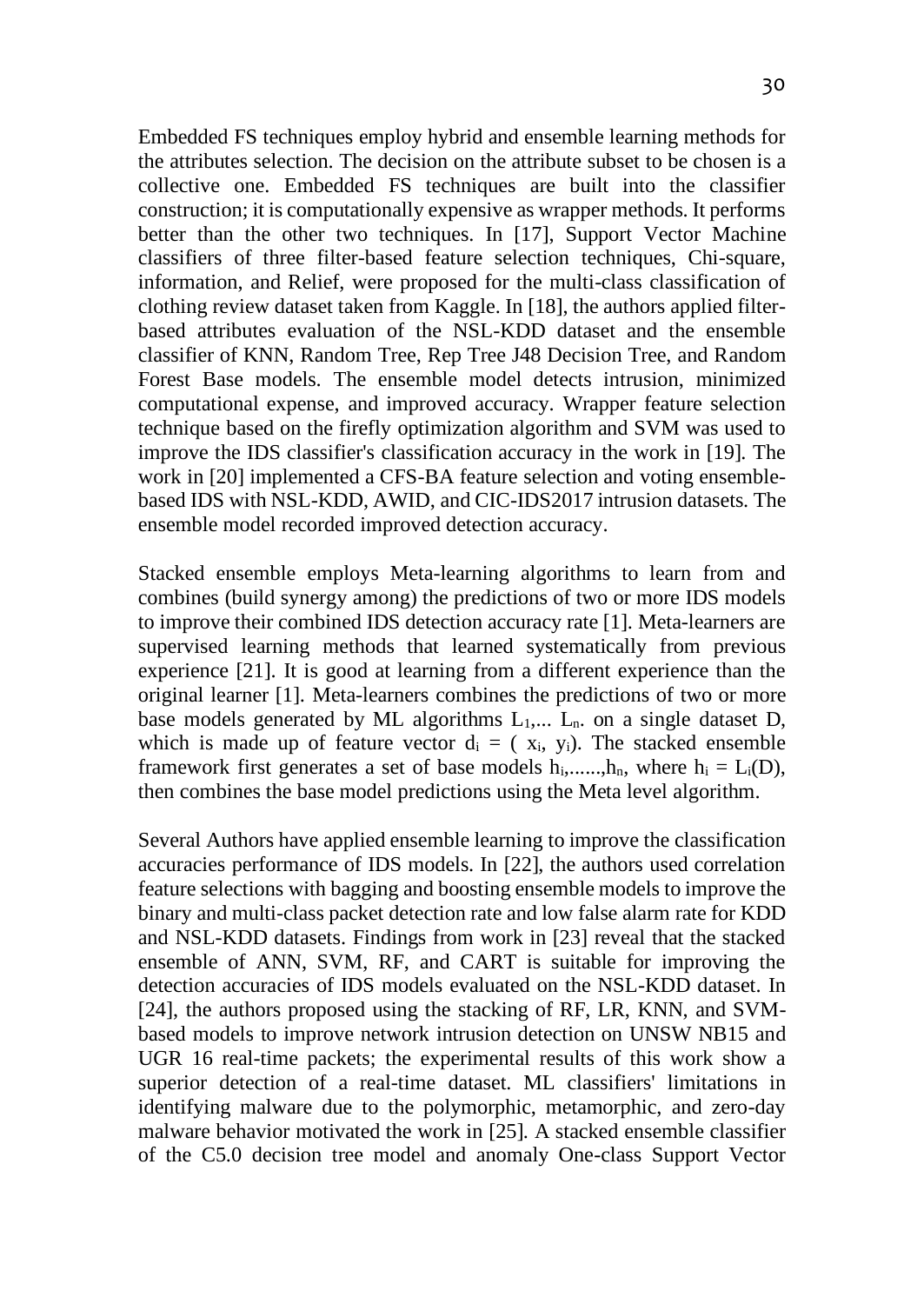Machine classifier was proposed to detect known intrusion and zero-day attacks. The stacked classifier's evaluation on the NSL-KDD and ADFA dataset shows an improved detection rate and low false alarm rate compared with the two base classifiers. Olasehinde et al. [26] implemented a Multiple Model Tree (MMT) Meta algorithm stacked ensemble classifier for the binary and Multi-class detection accuracy improvement UNSW-NB15 dataset. The stacked ensemble improves the detection accuracy and false alarm rate of the KNN, NB, and C4.5 DT base classifiers. This work, unlike the works in [8] and [9], employs second-level learning (stacked ensemble) to improve the detection performance of the ML's models. It also compares the three Meta algorithms used for the second level learning and model building. The models in [8] were evaluated on KDD CUP 99, NSL‐KDD, CIDDS, and CICIDS2017 intrusion detection dataset, while the UNSW-NB15 intrusion dataset was used to evaluate the proposed work.

The researchers in [1] focused on binary cyber-attacks (Attacks/Normal) detection accuracy improvement of three stacked ensemble models of three base models of KNN, NB, and C4.5 DT. The experimental result revealed that MDT recorded the best binary improvement, while MMT performs relatively better than MLR. This study aimed to improve the multi-class cyber-attacks detection accuracies and comparatively evaluate the performances of the selected Stacked Ensemble Algorithms in [1] based on their strength to increase the base learners' multi-class detection accuracy rate. This study has the following contributions:

- i. We first highlight feature selection and ensemble learners' ability to improve ML's cyber-attack detection models' performances.
- ii. We then present three stacked ensemble IDS models for multi-class attack detection improvement of cyber network attacks.
- iii. Finally, we evaluated the Multi-class attacks detection accuracy and F1-score performance metrics for both the base and stacked ensemble models. We also computed Matthew's Correlation Coefficient (MCC) for each model. We determined the attacks detections improvement of the stacked ensemble models over the base models in terms of multiclass detection accuracy and models' MCC score. The experimental results show that all the stacked ensemble models significantly improve multi-class cyber-attack detection on the UNSW-NB15 intrusion dataset.

## **2. Methodology**

The proposed architecture of the Optimal Multi-class Cyber Attacks Detection Evaluation of Selected Stacking Algorithms is depicted in Figure 1. It consists of two sections; the first section is the stacked ensemble model building section. It is indicated with the continuous black arrow lines in figure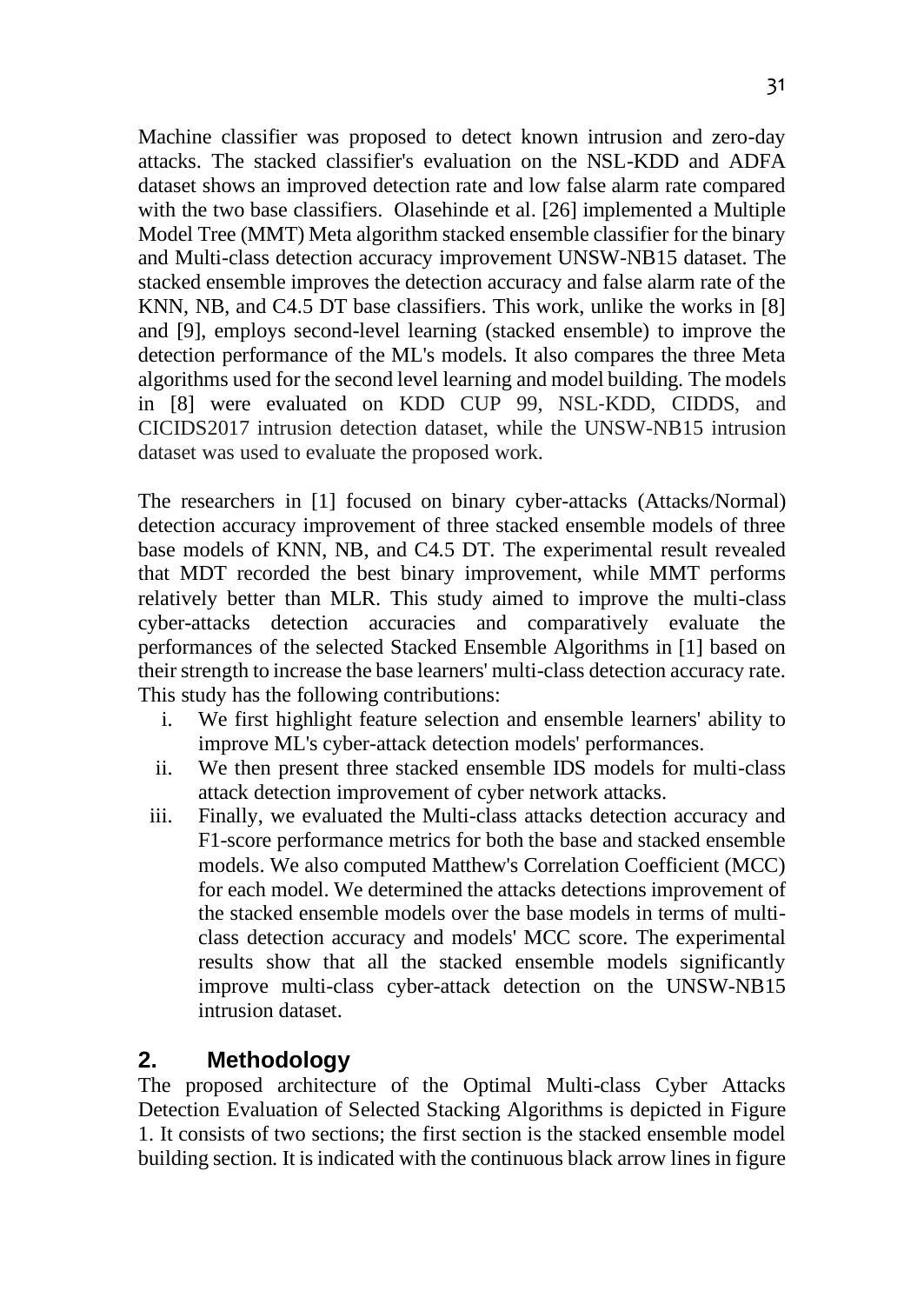1. It comprises three phases; the pre-processing phase involves the discretization and selection of the UNSW-NB15 dataset's relevant features. Three filtered-based feature selection techniques; (Information gain, correlation, and consistency) were used to select the UNSW-NB15 intrusion dataset's relevant features. The whole feature dataset and the reduced features datasets were used to train and evaluate the K Nearest Neighbor, C4.5 Decision Tree, and Naive Bayes' base algorithms via ten-fold cross-validation in the second phase. In the third phase, the evaluated predictions of the base models in the second phase were used to train and build the stacked ensemble models of the three selected Meta algorithms: Multiple Model Tree (MMT), Multi Response Linear Regression (MLR), and Meta Decision Tree (MDT).

The second section is the model's evaluation section. It is indicated with the short red dashed arrow lines in figure 1. The testing dataset was used to evaluate each of the three reduced features base models and their stacked ensemble models. We use the Python Programming language to implement the cyber-attack detection models.

## **2.1 UNSW-NB15 Dataset**

The UNSW NB-15 dataset was developed using the IXIA Perfect Storm tool by the cybersecurity research group at the Australian Center for Cyber Security [27]. It is a fusion of normal network traffic packets, and synthetic modern-day network traffics attacks. The training and testing contain 82,332 and 174,341 records with 49 features each, respectively [27]. The dataset comprises nine attack categories and normal traffic, and it is suitable for the effective detection of existing and new attacks [28]. The details of both attack and normal traffic, coupled with the records in the training and testing categories, are presented in Table 1.

|                 |            | Training     |            | Testing      |
|-----------------|------------|--------------|------------|--------------|
| Names of Attack | No of      | Percentage   | No of      | Percentage   |
|                 | Connection | Distribution | Connection | Distribution |
| Reconnaissance  | 3496       | 4.25         | 10491      | 5.98         |
| Dos             | 4089       | 4.9          | 12264      | 6.99         |
| Exploit         | 11132      | 13.52        | 33393      | 19.04        |
| Shellcode       | 378        | 0.46         | 1133       | 0.65         |
| <b>Fuzzers</b>  | 6062       | 7.36         | 18184      | 10.37        |
| <b>Backdoor</b> | 583        | 0.71         | 1746       | 1.00         |
| Analysis        | 672        | 0.82         | 2000       | 1.14         |
| Generic         | 18871      | 22.92        | 40000      | 22.81        |
| Worms           | 44         | 0.05         | 130        | 0.07         |
| Total No of     | 45332      | 55.06        | 119341     | 68.06        |
| <b>Attacks</b>  |            |              |            |              |

*Table 1: Names and No of Attacks Categories in the UNSW-NB15 Dataset*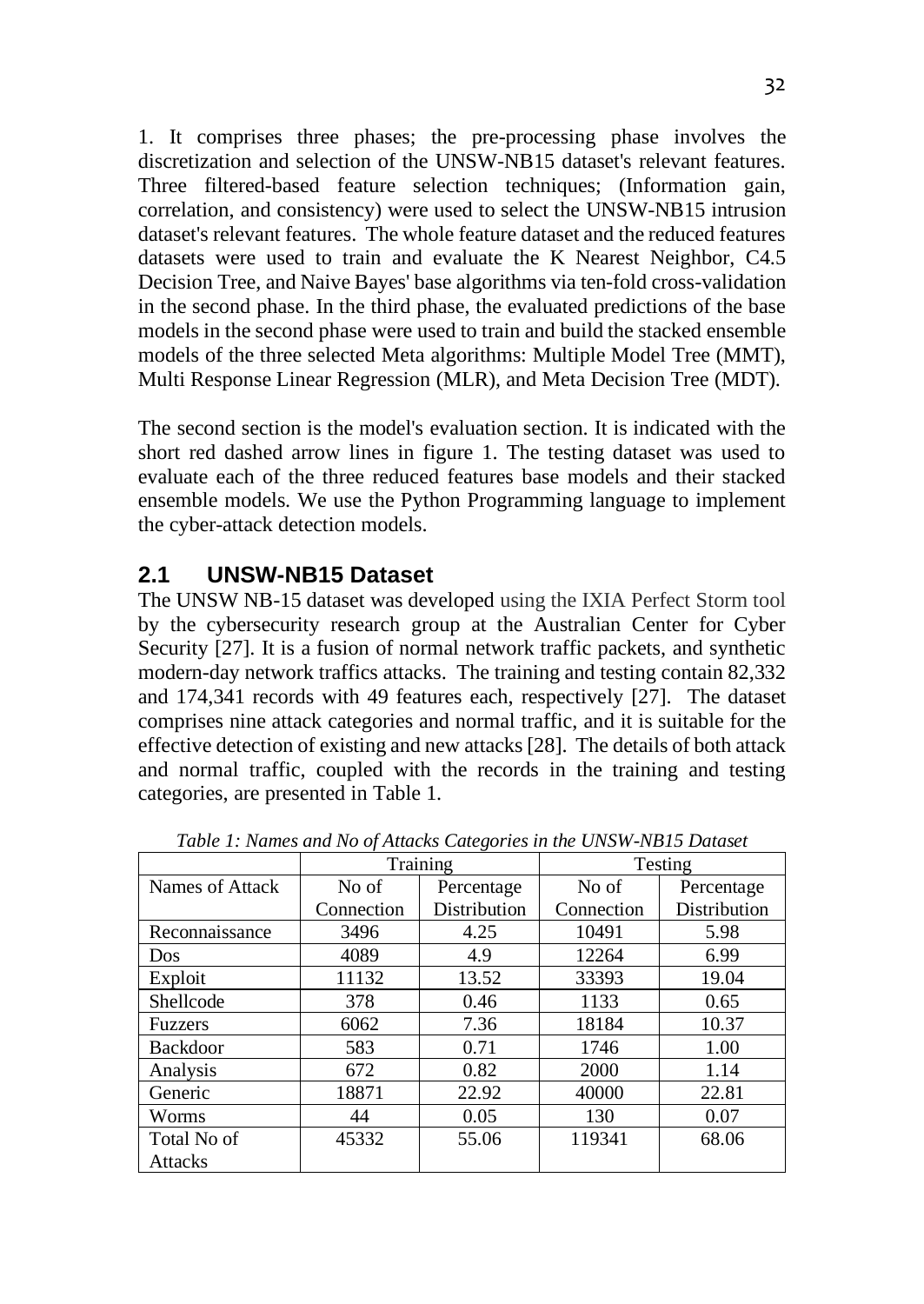| Normal      | 37000 | 44.94  | 56000  | 31.94  |
|-------------|-------|--------|--------|--------|
| Total No of | 82332 | 100.00 | 175341 | 100.00 |
| Connections |       |        |        |        |

#### **2.2 Data Munging and Analytic**

This section outlines the discretization method, feature selection techniques, base, and meta-algorithms analytic techniques used for this study.

#### **2.2.1 Discretization and Feature Selection Techniques**

The discretization process converts the continuous numerical values of dataset attributes into discrete values suitable for machine learning. Discretization reduces demands on system memory and data storage spaces. It improves the efficiency of data mining and makes machine learning faster and accurate.[29] The Class Attribute Interdependent Maximization (CAIM) discretization method was used to discretize the UNSW-NB15 dataset to make it suitable for the data analytic. The Discretized variable D for attribute F of the dataset is given in equation

$$
1\big(C,D\,\big|\,F\big) = \frac{\sum_{i=1}^{n} \frac{max_i^2}{m_{ir}}}{n} \tag{1}
$$

*where n is the user's predefined number of intervals, i iteration through all intervals. i=1,2,…,n, max is the maximum value within the ith column; Mir is the total number of continuous values of attribute F.* 

Three filter-based (mutual information) feature selection techniques were used to select the most relevant features of the UNSW-NB15 dataset. The correlation technique uses the merit function, as shown in equation 2, to choose the dataset's most pertinent attribute. Given all the feature subsets of the UNSW-NB15 dataset, Merit  $(M_s)$  is evaluated for each subset, the feature subset with the highest merit score is selected.

$$
M_{s} = \frac{k\bar{\mathbf{r}}_{cf}}{\sqrt{k + k(k-1)\bar{\mathbf{r}}_{ff}}}
$$
(2)

*where*  $\overline{r}_{cf}$  *is the average attack categories to features,*  $\overline{r}_{ff}$  *is the average features to features correlations, and k is the number of features in the subset S* 

Given a training sample S, the inconsistency count (IC) of an instance of subset  $A \in S$  is given in equation 3

$$
ICX(A) = X'(A) - \max_{k} X'_{k}(A)
$$
\n(3)

*X*<sup> $\prime$ </sup>(A) is the number of instances in *S* equal to subset A using only the features in  $X'$  and  $X'$ <sub>k</sub> $(A)$  is the number of instances in S of class k equal to A using *only the features in ′ .*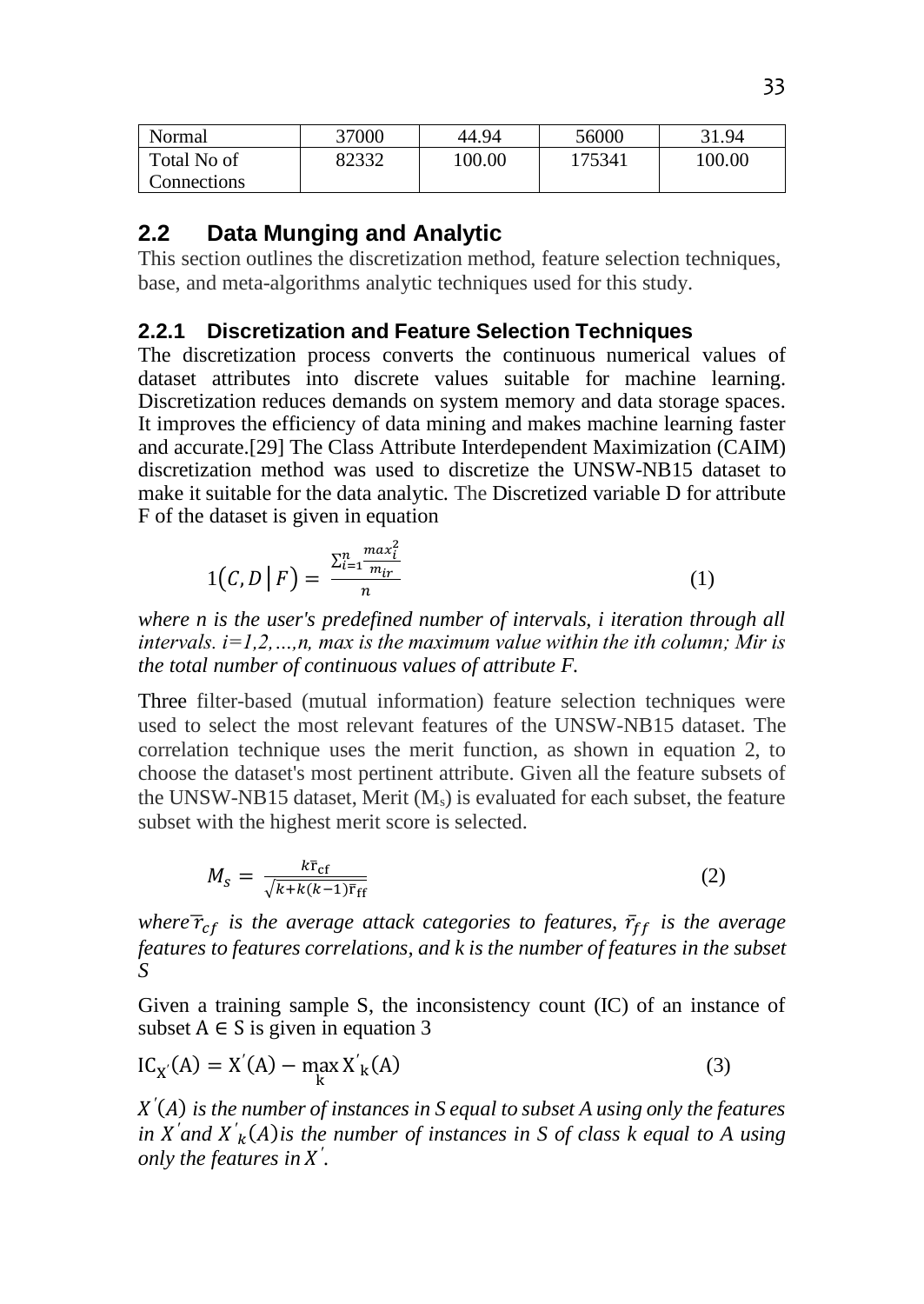The consistency features techniques select features subset with the lowest inconsistency rate as shown in equation 4



$$
IR(X') = \frac{\sum_{A \in S} IC_{X'}(A)}{|S|}
$$

*Figure 1: Evaluation of Selected Stacked Ensemble Models for the Optimal Multiclass Attacks Detection*

The Information Gain attributes selection scores and rank attributes based on their information gain to the target feature (Y), Information Gain (IG) for attribute x is given in equation 5

$$
IG(X) = H(Y) - H(Y|X)
$$
\n<sup>(5)</sup>

*Where*  $H(Y)$  *is Entropy of Y as shown in equation 6 and*  $H(Y|X)$  *is Entropy of Y given X as shown in equation 7*

$$
H(Y) = -\sum_{i=1}^{n} p(y_i) \log_2 p(y_i)
$$
 (6)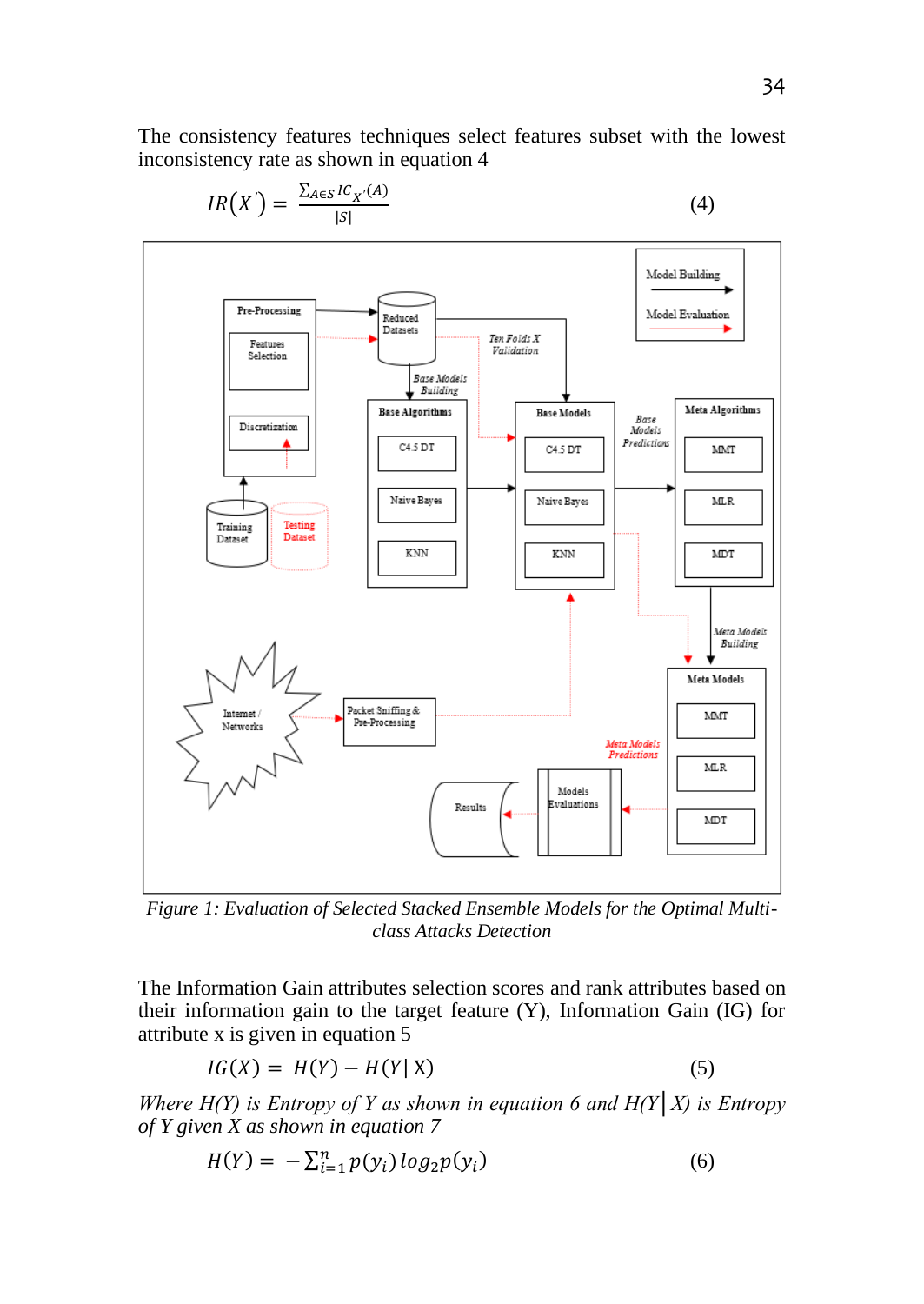$$
H(Y | X) = -\sum_{i=1}^{n} p(x_i) \sum_{j=1}^{k} p(y_j | x_i) \log_2 p(y_j | x_i) \quad (7)
$$

*Where n: is the number of instances in the dataset. k: is the number of attacks in the UNSW-NB15 dataset P(yi): is the probability of occurrence of an attack-type of an instance i and,*  $P(y|x_i)$  *is the probability of an attack-type of an instance i, given the occurrence of feature value x of instance i*

#### **2.2.2 Data Analytic Tools**

The three Meta learner algorithms for evaluation in this study, namely; MLR, MMT, and MDT, were used to build stacked ensembles individually of the predictions of C4.5 DT, NB, and KNN base models.

KNN is a distance-based classification model capable of handling both binary and multi-class attack classification. It is an instance-based learner who does less work during the training and more work during attacks' classification. It classifies the current network instance label as the majority attack type among the K closet instances. NB assumes that the features of the UNSW-NB15 dataset are independent of each other. It evaluates the joint conditional probability for each instance of the dataset in conjunction with each attack type. It returns the attack with the highest probability as the attack label of the network instance under analytics. C4.5 DT represents a classification problem as a tree with nodes corresponding to the UNSW-NB15 dataset features, and each leaf node corresponds to the attack type. It calculates the Gain Ratio of all the training dataset attributes by dividing the attribute's information gain with its split value. The Split value of an attribute is chosen by taking the average of all the values in the current attribute domain. The attribute with the highest gain ratio is selected as the root attribute. The root attribute divides the attributes into two branches. This procedure is repeated for each of the branches and all other subsequent branches until the tree is fully built. A new network instance is classified as the attack label that satisfied the values of its attributes.

MLR is a non-linear approach used for the building of linear model trees. It employs the use of linear regression to perform classification. For a classification problem with m class values:  $\{c_1, c_2 \dots \text{ cm}\}\$ , m linear regression equations (LRm) are formulated. When an instance x is presented for classification,  $LR_m(x)$  is calculated for all m, and the class k with maximum  $LR_k(x)$  is predicted and returned. MMT is a model of trees induced by the M5 'algorithm, with linear regression at the leaves. It has been adapted to learn from and combine base-model predictions and allows an improved cyberattack detection efficiency. The base model predictions are translated into a functional approximation for each attack type of the model trees. Given a classification problem with M multi-class, derived datasets for each Mattack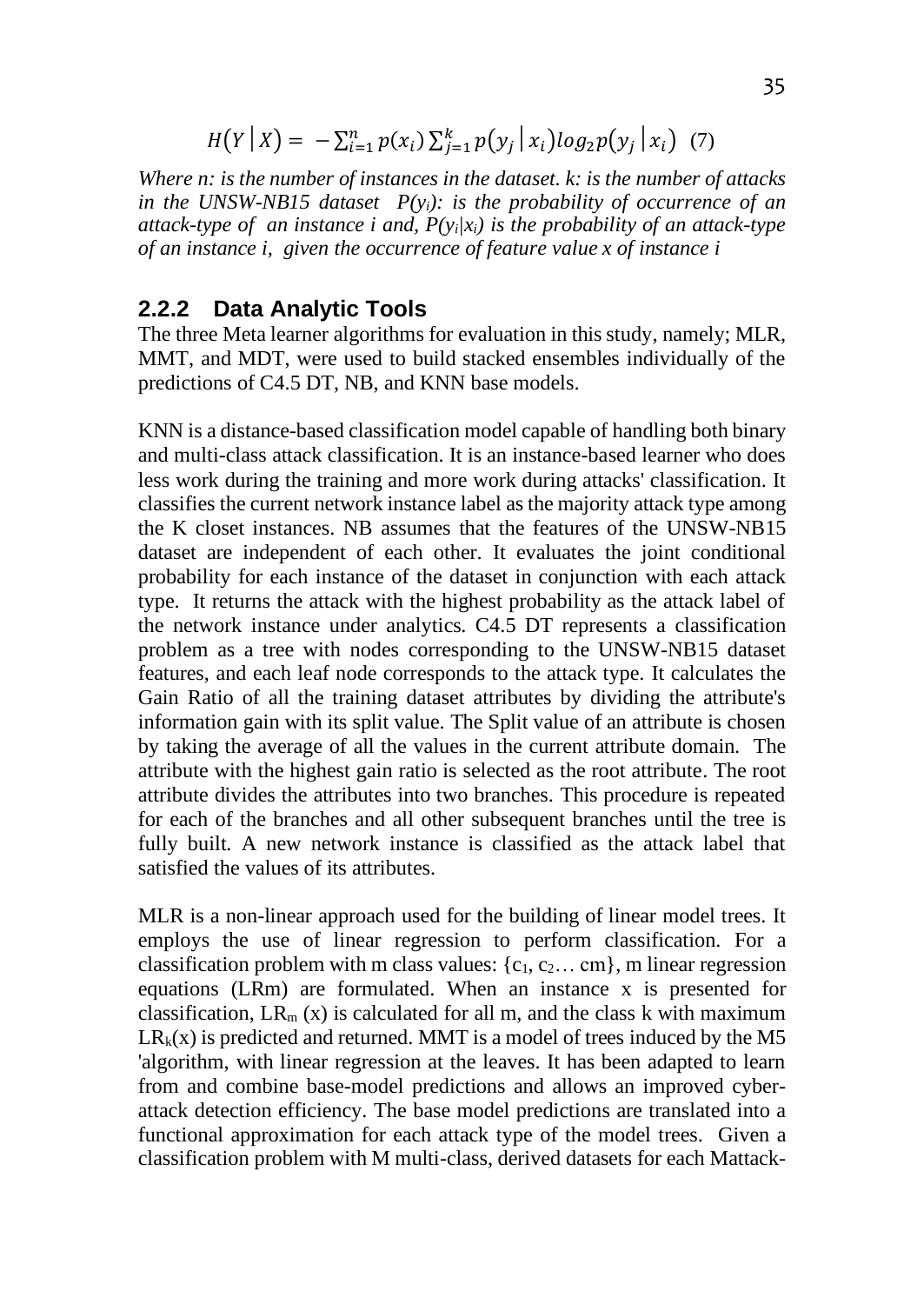type were built from base model predictions. A regression function is generated for each of the M derived datasets for each form of attacks. Each of the M regression functions induces a new collection of base model predictions X to be improved. The regression function of the attack-type with the highest value is predicted and returned. MDTs is a type of decision tree used for combining several base classifiers predictions; its leaves nodes specify the base classifier that gives improved detection accuracy, the Multiclass detection predictions of each of the base classifier predicted over the possible attack class probability forms the MDT attributes. Given N set of base classifiers,  $M = (M_1, M_2, ..., M_N)$ , MDT assumes that each base classifier predicts a probability distribution over the attack's possible labels.

## **2.3 Performance Evaluation Metrics**

Performance evaluation metrics play significant roles in assessing the binary and multi-class predictive model's performances and determining the model's fitness for the predictive purpose. The confusion matrix, also known as the error matrix, is used in this work for the evaluation of the cyber-attack detection models. Figure 2 shows the binary confusion matrix. It reflects four possible ways a sample point can be observed and classified;

- **a**:- number of times predicted traffic agreed with the observed class
- **b**:- number of times traffic was predicted as a class when it was observed to be another class
- **c**:- number of times traffic was not predicted as a class when it was observed to be the class
- **d**:- number of times predicted traffic was not observed to be the class

|                | <b>Actual Attacks</b> |  |  |  |  |  |
|----------------|-----------------------|--|--|--|--|--|
| Predicted      |                       |  |  |  |  |  |
| <b>Attacks</b> |                       |  |  |  |  |  |
|                |                       |  |  |  |  |  |

Figure 2: Binary Confusion Matrix

This work used a multi-class confusion matrix to evaluate the performance and fitness of the cyber-attack detection models. Figure 3a shows the multiclass confusion matrix; its overall four possible ways of representing sample points all (observed and Actual) are shown in figure 3b and explain below;

|        |                                              | Classified |          |          |  |  |  |  |  |
|--------|----------------------------------------------|------------|----------|----------|--|--|--|--|--|
|        | $N_{12}$<br>$n_{11}$<br>$n_{1k}$<br>$\cdots$ |            |          |          |  |  |  |  |  |
|        | $n_{21}$                                     | $n_{22}$   | $\cdots$ | $n_{2k}$ |  |  |  |  |  |
| Actual | $\cdots$                                     | $\cdots$   | $\cdots$ | $\cdots$ |  |  |  |  |  |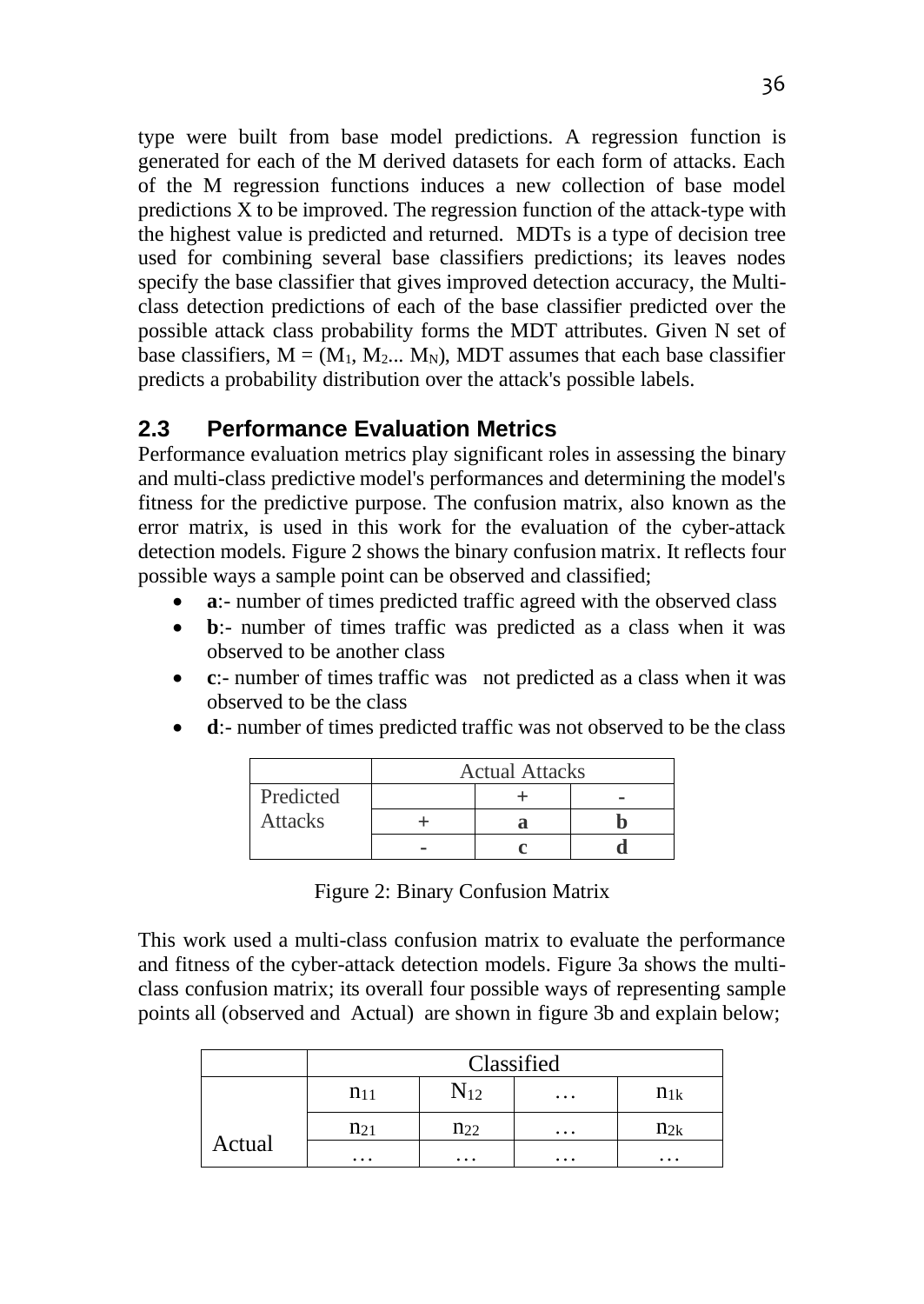|        |                                                                                                 | $\cdots$ |  |
|--------|-------------------------------------------------------------------------------------------------|----------|--|
| .<br>. | $M_{\odot}$ $M_{\odot}$ $M_{\odot}$ $M_{\odot}$ $M_{\odot}$ $M_{\odot}$ $M_{\odot}$ $M_{\odot}$ |          |  |

Figure 3a: Multi-Class Confusion Matrix

|                |   | <b>Actual Attacks</b>                         |                                              |  |  |  |  |  |  |
|----------------|---|-----------------------------------------------|----------------------------------------------|--|--|--|--|--|--|
| Predicted      |   |                                               |                                              |  |  |  |  |  |  |
| <b>Attacks</b> |   | $\mathbf{a} = \sum_{i=1}^{k} n_{ii}$          | $h =$<br>$\sum_{i=1}^k \sum_{j=1}^k nij$     |  |  |  |  |  |  |
|                | ۰ | $c =$<br>$\sum_{j=1}^k \sum_{i \neq j}^k nij$ | $d =$<br>$\sum_{i=1}^k \sum_{j\neq 1}^k nij$ |  |  |  |  |  |  |

Figure 3b: Overall Multi-class Confusion Matrix

- b: is the number of positive instances that are incorrectly classified, which is the sum of non-diagonal elements in a multi-class confusion matrix
- c: is the number of negative instances that are incorrectly classified, which is the sum of non-diagonal elements in a multi-class confusion matrix
- d: is the number of negative instances that are correctly classified, which is the sum of non-row/column elements in a multi-class confusion matrix

Note:  $b = c$ 

The popular binary performance evaluation metrics such as accuracy, specificity, and sensitivity do not give the true picture of the classifier's performance for multi-class problems. They assume that all the classes are evenly distributed and show biasness to network instances with the majority class. Mattew's correlation Coefficient (MCC) was used to evaluate the stacked ensemble detection models. MCC measures the coefficient of correlation between the predicted class and the observed class. The closer the coefficient to  $+1$ , the better the predictive model. A coefficient of  $+1$  indicates a perfect correlation between model predictions and the actual class, and a coefficient of -1 indicates complete disagreement between the model predictions and the actual class.

The overall multi-class accuracy of a model is given by the ratio of the sum of diagonal elements to the total numbers of network instances presented for classification, as shown in equation 8. Accuracy of 1 implies a perfect model, and 0 indicates an imperfect model.

a: is the number of positive instances correctly classified, which the sum of diagonal elements in a multi-class confusion matrix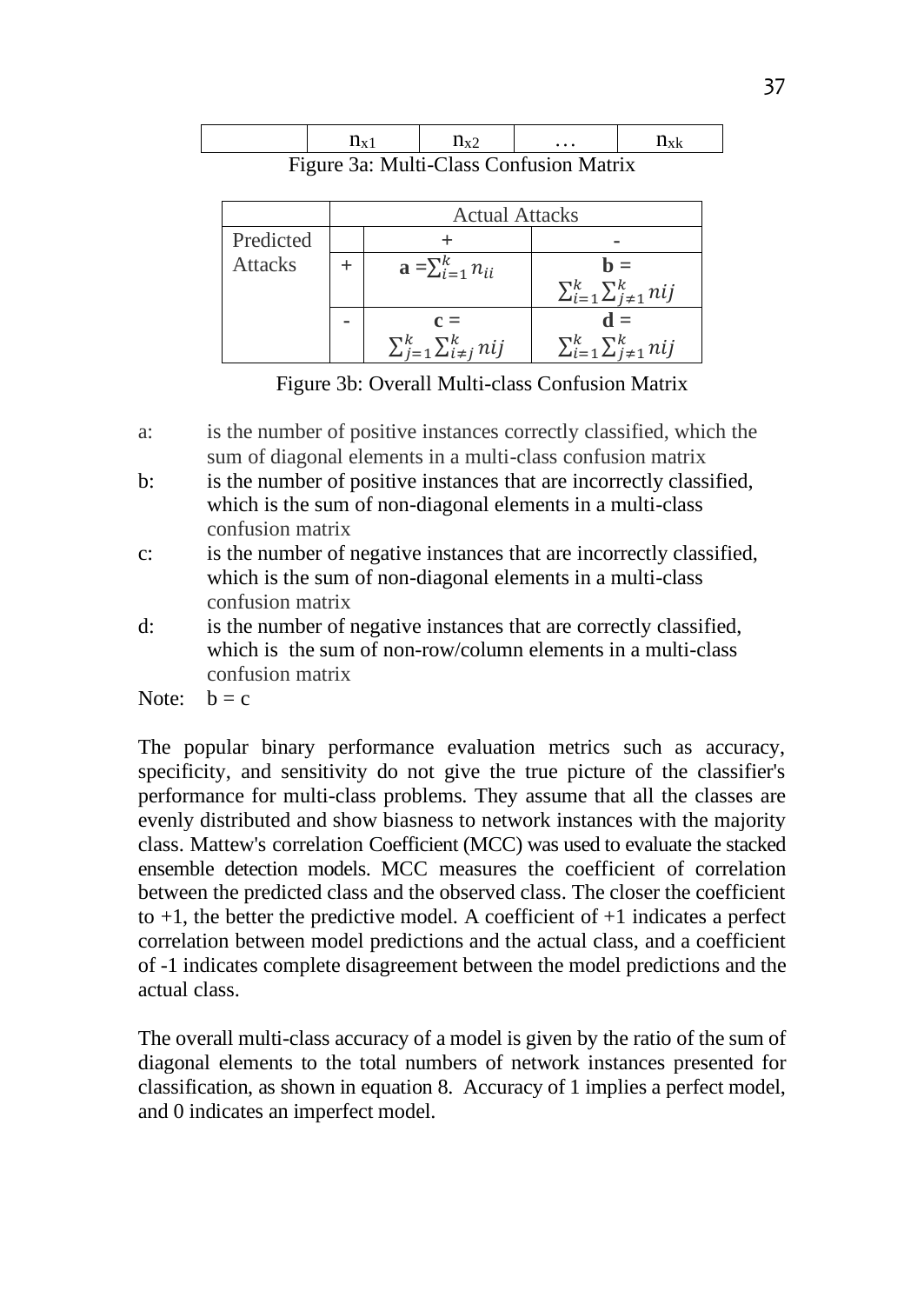*Overall Acc* = 
$$
\frac{a}{N}
$$
 =  $\frac{\sum_{i=1}^{k} n_{ii}}{N}$  (8)

The overall multi-class sensitivity/Recall, given in equation 9, is the model's ability to classify a network instance correctly as its actual value.

*Overall Sensitivity/Recall* = 
$$
\frac{a}{a+c} = \frac{\sum_{i=1}^{k} n_{ii}}{\sum_{i=1}^{k} n_{ii} + \sum_{j=1}^{k} \sum_{i \neq j}^{k} n_{ij}}
$$
(9)

The overall multi-class specificity, given in equation 10, is the model's capability to keep away from misclassifying a network instance if they are not. It is identical to overall accuracy.

*Overall Specificity* = 
$$
\frac{d}{b+d} = \frac{\sum_{i=1}^{k} \sum_{i=1}^{k} \sum_{j=1}^{k} n_{ij}}{\sum_{i=1}^{k} \sum_{j\neq 1}^{k} n_{ij} + \sum_{i=1}^{k} \sum_{i\neq j}^{k} \sum_{j=i}^{k} n_{ij}}
$$
(10)

The overall multi-class Precision, given in equation 11, measures a model's ability to correctly predict positive network instances.

*Overall Precision* = 
$$
\frac{a}{a+b} = \frac{\sum_{i=1}^{k} n_{ii}}{\sum_{i=1}^{k} n_{ii} + \sum_{i=1}^{k} \sum_{j \neq i}^{k} n_{ij}}
$$
 (11)

The F1-Score is a good metric for the evaluation of imbalanced data [30]; it represents the harmonic average of sensitivity and precision equation 12

$$
F1 - Score = \frac{2*(Overall sensitivity * Overall Precision)}{(Overall sensitivity + Overall Precision)}
$$
 (12)

MCC is defined in equation 13

$$
MCC = \frac{((a*d)-(c-b))}{\sqrt{((a+c)(a+b)(d+c)(d+b))}} = \frac{((a*d)-(c^2))}{((a+c)(d+c))}
$$
(13)

Since  $c = b$ ,

$$
MCC = \frac{((a*d)-(c^2))}{((a+c)(d+c))}
$$
\n(14)

#### **3.1 Results and Discussion**

All our base and stacked ensembles cyber-attacks detection models were implemented using Python programming language and deployed on HP Core i5 CPU with a clocking rate of 2.4GHz, 64-bits BUS, 6GB RAM, 500GB Hard disk running on a Windows 7 Operating System. The information gain,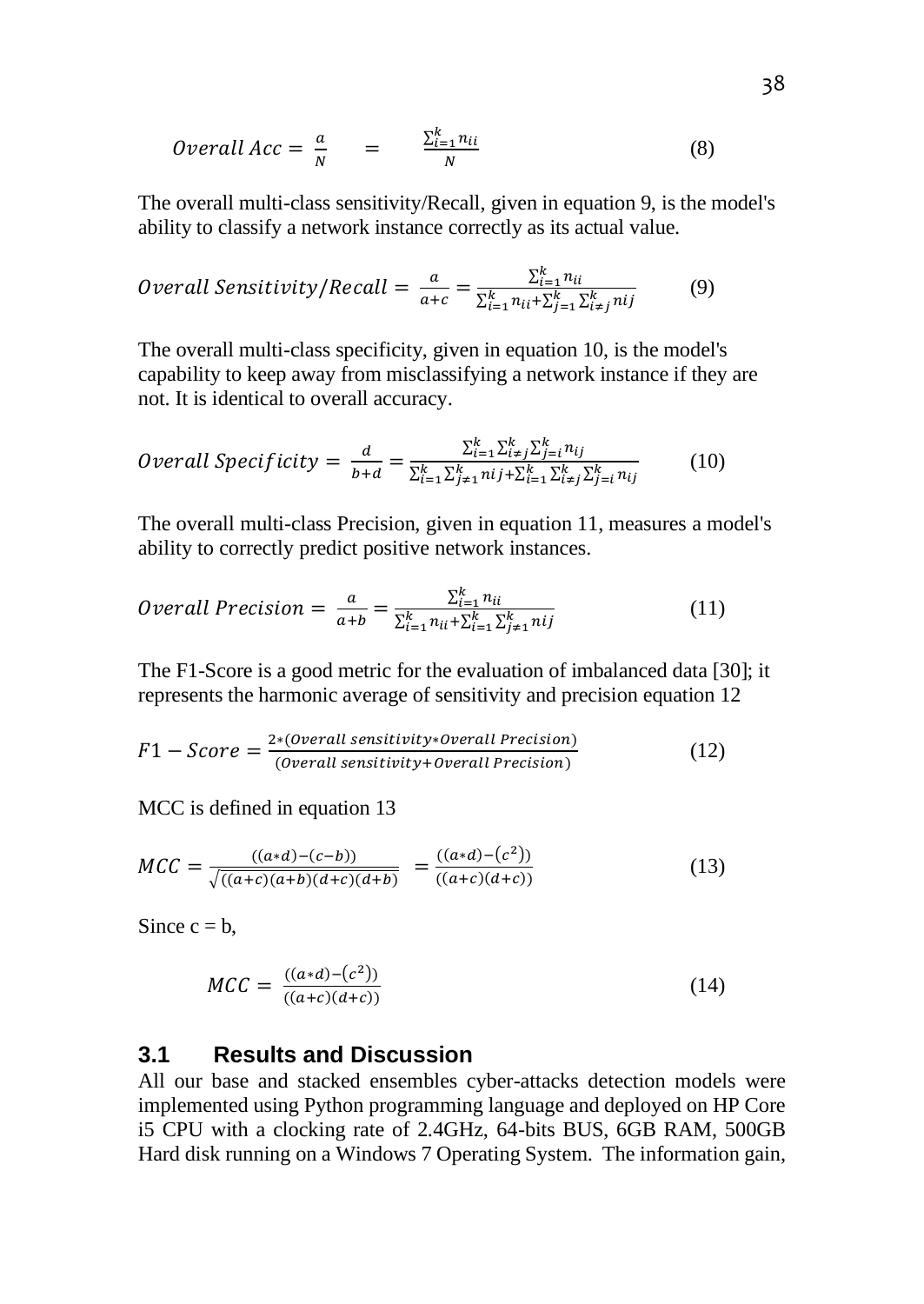Correlation, and Consistency Filter-based feature selection methods selected 32, 33, and 39 Multi-class detection features, respectively, as shown in Table 2. Table 3 shows the Naïve' Bayes base model's confusion matrix with the UNSW-NB15 dataset's reduced attributes. Table 4 shows the computed evaluation metrics for table 3. The base and metal models' confusion matrix was used to compute their corresponding computed performance evaluation metrics.

| <b>Consistency Selected</b>                                                                                                                                                                                                                                                                                                                                                                                                      | Information gain                                                                                                                                                                                                                                                                                                                                                                           | <b>Correlation Selected</b>                                                                                                                                                                                                                                                                                                                                        |
|----------------------------------------------------------------------------------------------------------------------------------------------------------------------------------------------------------------------------------------------------------------------------------------------------------------------------------------------------------------------------------------------------------------------------------|--------------------------------------------------------------------------------------------------------------------------------------------------------------------------------------------------------------------------------------------------------------------------------------------------------------------------------------------------------------------------------------------|--------------------------------------------------------------------------------------------------------------------------------------------------------------------------------------------------------------------------------------------------------------------------------------------------------------------------------------------------------------------|
| features (39)                                                                                                                                                                                                                                                                                                                                                                                                                    | Selected Features (32)                                                                                                                                                                                                                                                                                                                                                                     | Features (33)                                                                                                                                                                                                                                                                                                                                                      |
| dur, proto, service, state,<br>spkts, dpkts, sbytes, dbytes,<br>rate, sttl, sload, dload, sloss,<br>dloss, sinpkt, dinpkt, sjit, djit,<br>stcpb, dtcpb, dwin, tcprtt,<br>synack, ackdat, smean,<br>dmean, trans_depth,<br>response_body_len,<br>ct_srv_src, ct_state_ttl,<br>ct_dst_ltm, ct_src_dport_ltm,<br>ct_dst_sport_ltm,<br>ct_dst_src_ltm, is_ftp_login,<br>ct_flw_http_mthd, ct_src_ltm,<br>ct_srv_dst, is_sm_ips_ports | dur, proto, service, state,<br>spkts, dpkts, sbytes,<br>dbytes, rate, sttl, dttl,<br>sload, dload, sloss,<br>dloss, sinpkt, dsinpkt,<br>sjit, djit, tcprtt, synack,<br>ackdat, smean, dmean,<br>trans_depth,<br>response_body_len,<br>ct_srv_src, ct_state_ttl,<br>ct dst ltm,<br>ct_src_dport_ltm,<br>ct_dst_sport_ltm,<br>ct dst src ltm,<br>ct_flw_http_mthd,<br>ct_src_ltm, ct_srv_dst | dur, proto, service,<br>state, spkts, dpkts,<br>sbytes, dbytes, rate,<br>sttl, dttl, sload, dload,<br>sloss, dloss, sinpkt,<br>dsinpkt, sjit, djit,<br>swin, stcpb, dtcpb,<br>dwin, ct_dst_ltm,<br>ct_src_dport_ltm,<br>ct_dst_sport_ltm,<br>ct_dst_src_ltm,<br>is_ftp_login,<br>ct_ftp_cmd,<br>ct_flw_http_mthd,<br>ct_src_ltm,<br>ct_srv_dst,<br>is_sm_ips_ports |

*Table 2: Multi-Class Features Selection by the three Filtered Feature Selection Methods*

| Table 3: Confusion Matrix of Naive Bayes Model of the Correlation Reduced |  |  |  |
|---------------------------------------------------------------------------|--|--|--|
| Dataset                                                                   |  |  |  |

| classified as                   | a        | B        | c    | d     | e              | F        | G     | h    |      | J.   |
|---------------------------------|----------|----------|------|-------|----------------|----------|-------|------|------|------|
| $a =$ analysis (2000)           | 1347     | $\Omega$ | 18   | 433   | $\Omega$       |          | 132   | 19   | 44   | 6    |
| $b = backdoor(1746)$            | 235      | 1065     | 23   | 37    | 7              | 3        | 59    | 28   | 222  | 67   |
| $c =$ dos (12264)               | 645      | 3        | 8151 | 997   | 39             | 47       | 576   | 319  | 919  | 568  |
| $d =$ exploits (33393)          | 6330     | 6        | 381  | 17004 | 175            | 89       | 1915  | 727  | 2923 | 3843 |
| $e = fuzzyers (18184)$          | 3549     | 48       | 267  | 68    | 6731           | 657      | 523   | 1477 | 3993 | 871  |
| f = generic $(4000)$            | 261      | $\theta$ | 11   | 178   | 8              | 38105    | 97    | 1041 | 160  | 139  |
| $g =$ normal (56000)            | 3153     | 102      | 82   | 4301  | 2858           | 875      | 37671 | 1741 | 4856 | 361  |
| $h =$ reconnaissance<br>(10491) | 846      | $\Omega$ | 101  | 35    | 124            | 66       | 210   | 5845 | 1738 | 1526 |
| $i =$ shellcode (1133)          | 40       | $\Omega$ | 9    |       | 16             | 8        | 19    |      | 1013 | 26   |
| $i =$ worms $(130)$             | $\Omega$ | $\theta$ |      | 6     | $\overline{0}$ | $\Omega$ | 6     | 8    | 15   | 94   |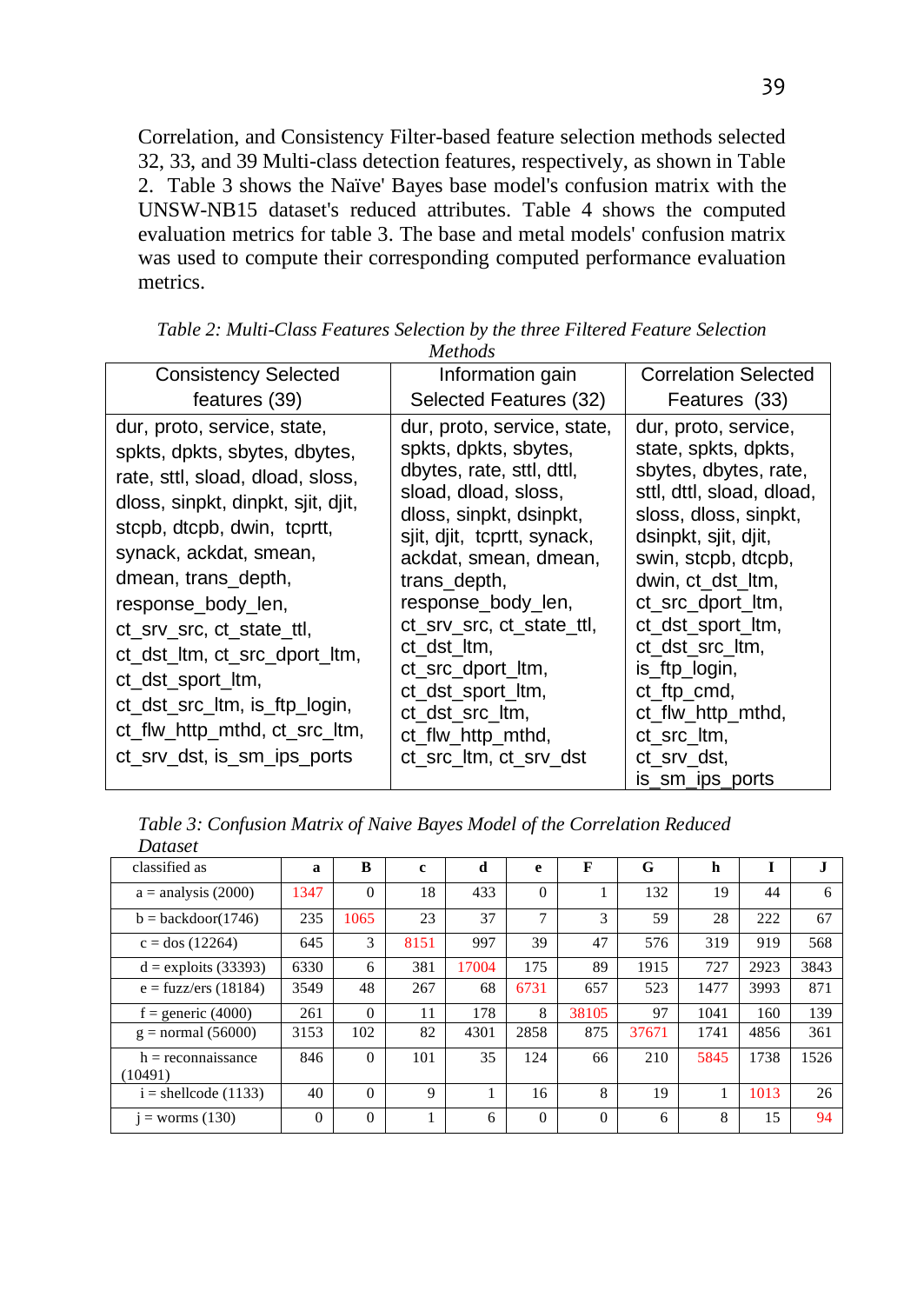|                          |                       |          |        | <b>Multi-Class Performance Metrics</b> |                 | <b>Overall Performance Metrics</b> |        |  |
|--------------------------|-----------------------|----------|--------|----------------------------------------|-----------------|------------------------------------|--------|--|
| <b>Model</b>             | <b>Attack Classes</b> | Accuracy | Recall | <b>Precision</b>                       | <b>F1-Score</b> | Accuracy                           | MCC    |  |
|                          | Analysis              | 67.35%   | 0.6735 | 0.0821                                 | 0.0000          |                                    |        |  |
| Naïve                    | <b>Backdoor</b>       | 61.00%   | 0.6100 | 0.8701                                 | 0.7172          |                                    |        |  |
| <b>Bayes</b><br>Model of | Dos                   | 66.46%   | 0.6646 | 0.9013                                 | 0.7651          | 66.74%                             | 0.6305 |  |
| Correlation<br>Reduced   | Exploits              | 50.92%   | 0.5092 | 0.7374                                 | 0.6024          |                                    |        |  |
| Features                 | <b>Fuzzers</b>        | 37.02%   | 0.3702 | 0.6759                                 | 0.4784          |                                    |        |  |
|                          | Generic               | 95.26%   | 0.9526 | 0.9562                                 | 0.9544          |                                    |        |  |
|                          | Normal                | 67.27%   | 0.6727 | 0.9142                                 | 0.7751          |                                    |        |  |
|                          | Reconnaissance        | 55.71%   | 0.5571 | 0.5216                                 | 0.5388          |                                    |        |  |
|                          | Shellcode             | 89.41%   | 0.8941 | 0.0638                                 | 0.1191          |                                    |        |  |
|                          | Worms                 | 72.31%   | 0.7231 | 0.0125                                 | 0.0246          |                                    |        |  |

*Table 4: Computed Evaluation Metrics of the Naive Bayes Model of the Correlation Reduced Dataset*

Table 5a shows the base model detection accuracy of the multi-class evaluation of the attacks test dataset. Their multi-class detection accuracy identifies the quality of the base models. All the C4.5 Decision tree models of information gain reduced features recorded the highest multi-class detection accuracy except for Shellcode attacks detection. Naïve Bayes model of consistency reduced dataset recorded the highest Shellcode attacks detection accuracy of 90.29%. All the KNN models and the C4.5 Decision tree model of the correlation reduced features failed to detect all analysis attacks. They recorded a zero detection accuracy for analysis attacks. All the base models, except the C4.5 Decision tree model of correlation reduced dataset, recorded their highest detection accuracy in detecting generic attacks. The C4.5 Decision tree model of correlation reduced features recorded its highest detection accuracy of 98.20% in detecting normal network traffic.

The work in [31] shows that F1-Score, a Precision based metric for evaluating machine learning models, gives a better model performance measurement than the accuracy metric in evaluating imbalanced class distribution. Value of F1-Score ranges between zero (0) to one (1), an F1-Score of less than 0.5 is considered poor and indicates a poor precision and recall of the model. The closer its value to one (1), the better the model under consideration. Table 5b shows the evaluated F1-Score values for each of the base models. The following can be deduced from Table 5b; all the base models perform fairly to detect Normal, Dos, Exploits, Fuzzers, and Generic attacks. All the base models perform poorly at detecting analysis attacks. C4.5 Decision tree model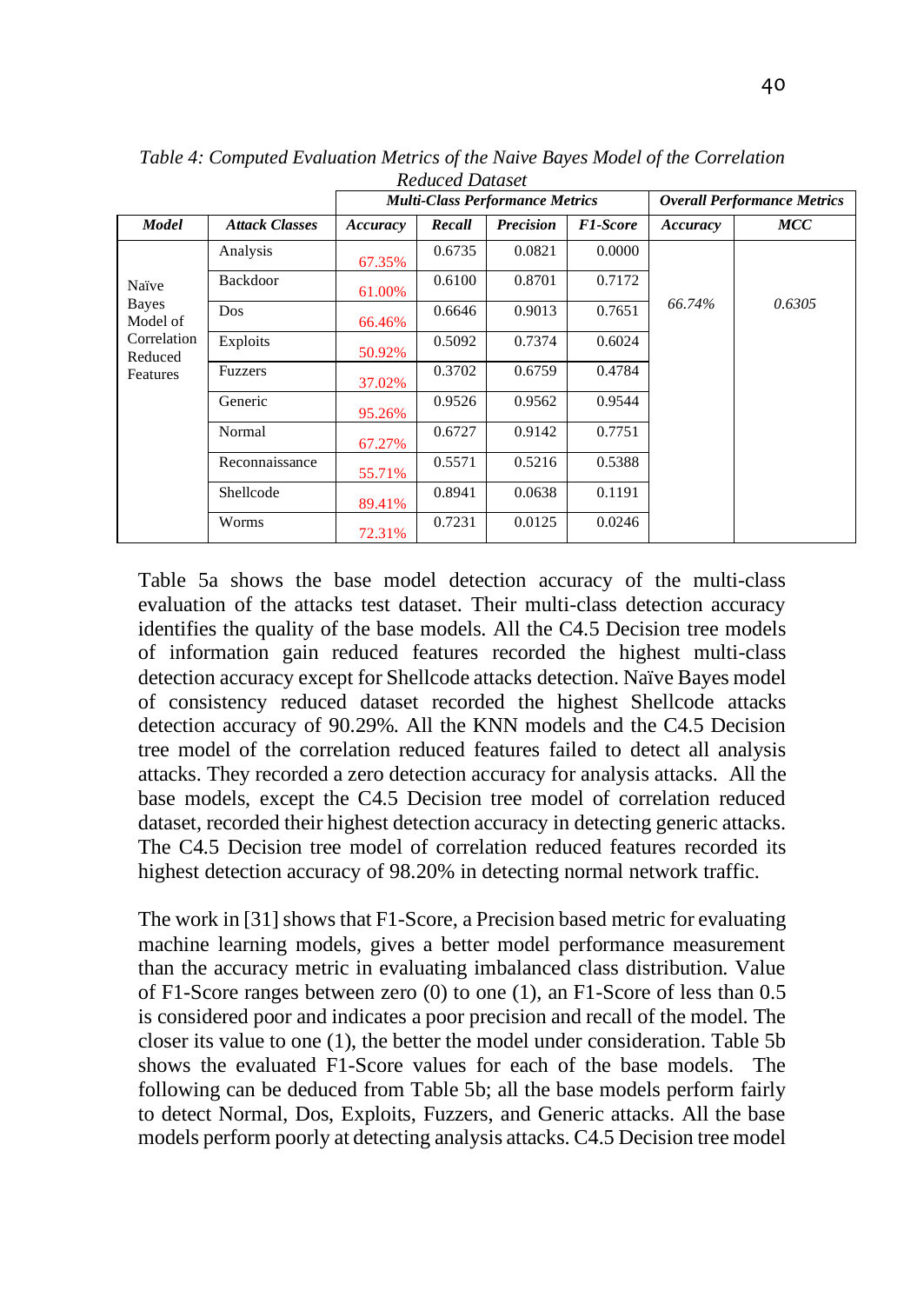of the information gain reduced dataset recorded the best performance across all attack classes.

|                           |           | <b>Models of Information Gain Reduce</b><br><b>Features</b> |                                             |        | <b>Models of Consistency Reduce</b><br><b>Features</b> |                                                    |           | <b>Models of Correlation Reduce</b><br><b>Features</b> |                                                    |
|---------------------------|-----------|-------------------------------------------------------------|---------------------------------------------|--------|--------------------------------------------------------|----------------------------------------------------|-----------|--------------------------------------------------------|----------------------------------------------------|
| <b>Network</b><br>Attacks | <b>NB</b> | <b>KNN</b>                                                  | C <sub>4.5</sub><br><b>Decision</b><br>Tree | NB.    | <b>KNN</b>                                             | C <sub>4.5</sub><br><b>Decision</b><br><b>Tree</b> | <b>NB</b> | <b>KNN</b>                                             | C <sub>4.5</sub><br><b>Decision</b><br><b>Tree</b> |
| Analysis                  | 60.15%    | 0.00%                                                       | 22.85%                                      | 62.55% | 0.00%                                                  | 22.70%                                             | 67.35%    | 0.00%                                                  | 0.00%                                              |
| Backdoor                  | 58.25%    | 46.96%                                                      | 65.41%                                      | 60.48% | 48.63%                                                 | 64.43%                                             | 61.00%    | 46.30%                                                 | 45.25%                                             |
| Dos                       | 55.16%    | 72.67%                                                      | 82.11%                                      | 58.70% | 72.81%                                                 | 82.05%                                             | 66.46%    | 74.51%                                                 | 79.47%                                             |
| Exploits                  | 50.86%    | 64.74%                                                      | 71.90%                                      | 50.14% | 62.94%                                                 | 71.50%                                             | 50.92%    | 65.82%                                                 | 69.48%                                             |
| <b>Fuzzers</b>            | 50.76%    | 72.79%                                                      | 79.42%                                      | 66.14% | 71.74%                                                 | 78.54%                                             | 37.02%    | 71.63%                                                 | 78.71%                                             |
| Generic                   | 92.63%    | 98.35%                                                      | 98.60%                                      | 97.26% | 98.30%                                                 | 98.49%                                             | 95.26%    | 97.91%                                                 | 97.93%                                             |
| Normal                    | 76.48%    | 95.40%                                                      | 97.38%                                      | 69.33% | 96.08%                                                 | 97.03%                                             | 67.27%    | 95.36%                                                 | 98.20%                                             |
| Reconnaiss<br>ance        | 56.11%    | 63.08%                                                      | 75.19%                                      | 57.21% | 58.95%                                                 | 73.62%                                             | 55.71%    | 63.64%                                                 | 61.85%                                             |
| Shellcode                 | 88.44%    | 34.77%                                                      | 69.20%                                      | 90.29% | 58.16%                                                 | 70.26%                                             | 89.41%    | 54.37%                                                 | 69.20%                                             |
| Worms                     | 40.00%    | 26.15%                                                      | 67.69%                                      | 42.31% | 44.52%                                                 | 64.52%                                             | 72.31%    | 37.69%                                                 | 56.15%                                             |

*Table 5a: Multi-Class Detection Accuracy of the Base Models Evaluation of the Attacks' Test Dataset.*

Table 5c presented Matthew's Correlation Coefficient (MCC) of all the base models. From Table 5c, Naive Bayes' models recorded the least quality of multi-class detection. C4.5 DT models performed more than the other two base models in terms of Matthew's Correlation Coefficient (MCC) score. The closer the MCC value to one (1), the better the model under consideration.

*Table 5b: F1 Score values of the Base Models Multi-class Evaluation of The Attacks' Test Dataset*

|                           |        | <b>Models of Information Gain Reduce</b> |                                                    |           | <b>Models of Consistency Reduce</b> |                                                    | <b>Models of Correlation Reduce</b> |                               |                                                    |
|---------------------------|--------|------------------------------------------|----------------------------------------------------|-----------|-------------------------------------|----------------------------------------------------|-------------------------------------|-------------------------------|----------------------------------------------------|
| Network<br><b>Attacks</b> | NB.    | <b>Features</b><br><b>KNN</b>            | C <sub>4.5</sub><br><b>Decision</b><br><b>Tree</b> | <b>NB</b> | <b>Features</b><br><b>KNN</b>       | C <sub>4.5</sub><br><b>Decision</b><br><b>Tree</b> | <b>NB</b>                           | <b>Features</b><br><b>KNN</b> | C <sub>4.5</sub><br><b>Decision</b><br><b>Tree</b> |
| Analysis                  | 0.3643 | 0.0000                                   | 0.372                                              | 0.4021    | 0.0000                              | 0.3699                                             | 0.1464                              | 0.0000                        | 0.0000                                             |
| <b>Backdoor</b>           | 0.158  | 0.6021                                   | 0.7771                                             | 0.1744    | 0.6289                              | 0.7729                                             | 0.7172                              | 0.6018                        | 0.6072                                             |
| Dos                       | 0.668  | 0.5377                                   | 0.5965                                             | 0.7008    | 0.5369                              | 0.5809                                             | 0.7651                              | 0.5578                        | 0.5601                                             |
| Exploits                  | 0.647  | 0.7189                                   | 0.768                                              | 0.591     | 0.7178                              | 0.7657                                             | 0.6024                              | 0.7346                        | 0.7525                                             |
| <b>Fuzzers</b>            | 0.5593 | 0.7896                                   | 0.8489                                             | 0.6772    | 0.784                               | 0.8385                                             | 0.4784                              | 0.7824                        | 0.8456                                             |
| Generic                   | 0.9572 | 0.9574                                   | 0.98                                               | 0.9745    | 0.9489                              | 0.9787                                             | 0.9544                              | 0.9514                        | 0.9651                                             |
| Normal                    | 0.8321 | 0.9252                                   | 0.9683                                             | 0.8051    | 0.9237                              | 0.9668                                             | 0.7751                              | 0.9234                        | 0.9731                                             |
| <b>Reconnaiss</b><br>ance | 0.4453 | 0.6882                                   | 0.8129                                             | 0.4456    | 0.6515                              | 0.8189                                             | 0.5388                              | 0.6756                        | 0.6757                                             |
| Shellcode                 | 0.1183 | 0.3996                                   | 0.7183                                             | 0.1369    | 0.5972                              | 0.722                                              | 0.1191                              | 0.6033                        | 0.7431                                             |
| Worms                     | 0.0612 | 0.2482                                   | 0.6848                                             | 0.0755    | 0.3986                              | 0.6437                                             | 0.0246                              | 0.3784                        | 0.6432                                             |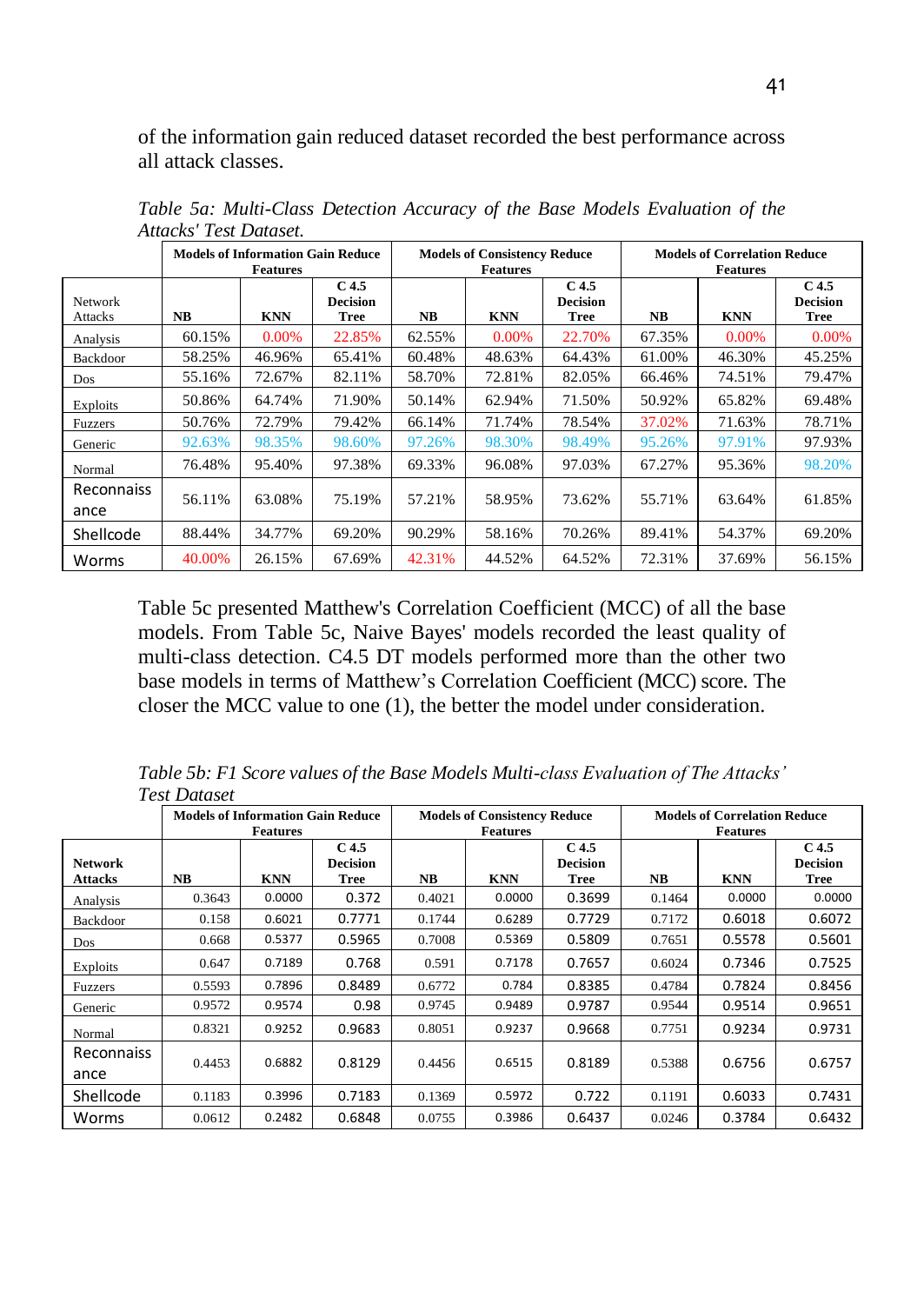| na mara isa kan                                  |                                                             |            |                                         |                                                        |            |                        |                                                        |            |                               |  |
|--------------------------------------------------|-------------------------------------------------------------|------------|-----------------------------------------|--------------------------------------------------------|------------|------------------------|--------------------------------------------------------|------------|-------------------------------|--|
|                                                  | <b>Models of Information Gain</b><br><b>Reduce Features</b> |            |                                         | <b>Models of Consistency Reduce</b><br><b>Features</b> |            |                        | <b>Models of Correlation Reduce</b><br><b>Features</b> |            |                               |  |
| <b>Network</b><br><b>Attacks</b>                 | NB                                                          | <b>KNN</b> | C 4.5<br><b>Decision</b><br><b>Tree</b> | <b>NB</b>                                              | <b>KNN</b> | C 4.5 Decision<br>Tree | <b>NB</b>                                              | <b>KNN</b> | C 4.5 Decision<br><b>Tree</b> |  |
| Matthew's<br>correlation<br>coefficient<br>(MCC) | 0.6621                                                      | 0.8039     | 0.8575                                  | 0.7020                                                 | 0.8006     | 0.8529                 | 0.6305                                                 | 0.8262     | 0.8530                        |  |

*Table 5c: Matthew's Correlation Coefficient (MCC) of the Base Models Evaluation on the Attacks' Test Dataset.*

The Comparative Performance of the Base Models based on F1-Score Metric, shown in figure 5, justified the ability of feature selection techniques to improve machine learning models' performances. All the base models of the reduced features justified the reduced features' ability to improve and records better performances than the models of all features of the cyber-attacks detection dataset [12, 13, 14].

Table 6 shows the multi-class attack detection performances of the three stacked ensemble models. MDT recorded the highest detection accuracy in eight (8) attacks detection; MDT stacking of information gain base models recorded the highest detection accuracy in Analysis, Backdoor, Dos, Exploits, Normal and Reconnaissance attacks. It also recorded the highest detection accuracy in detecting Worms and Shellcode attacks with the stacking correlation and consistency base model predictions. MLR and MMT stacking of the consistency base model predictions recorded the highest detection accuracy in Generic and Fuzzer attacks.



*Figure 5: Comparative Performance of the Base Models based on F1-Score Metrics*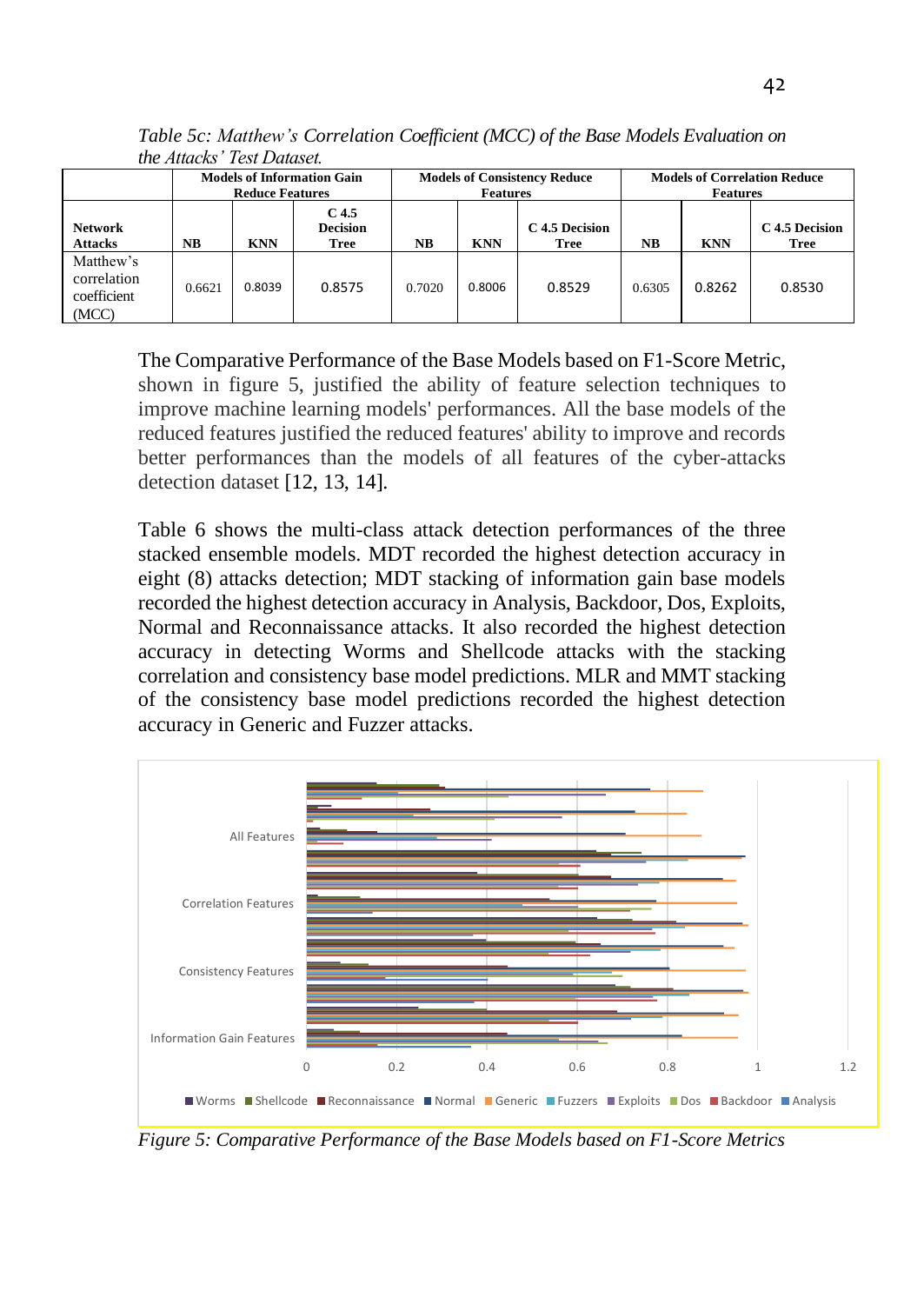|                                  | <b>MLR Stacking of Base</b><br><b>Models Prediction</b> |                                                                  |                                                   |                                   | <b>MMT</b> Stacking of Base<br><b>Models Prediction</b>          |                                                   | <b>MDT</b> Stacking of Base<br><b>Models Prediction</b> |                                                                  |                                                   |
|----------------------------------|---------------------------------------------------------|------------------------------------------------------------------|---------------------------------------------------|-----------------------------------|------------------------------------------------------------------|---------------------------------------------------|---------------------------------------------------------|------------------------------------------------------------------|---------------------------------------------------|
| <b>Network</b><br><b>Attacks</b> | Consiste<br>ncy<br>Models.<br>$\frac{0}{0}$             | <b>Informa</b><br>tion<br>Gain<br><b>Models</b><br>$\frac{0}{0}$ | Correlat<br>ion<br><b>Models</b><br>$\frac{0}{0}$ | Consis<br>tency<br>Model<br>$s\%$ | <b>Informa</b><br>tion<br>Gain<br><b>Models</b><br>$\frac{6}{9}$ | Correlat<br>ion<br><b>Models</b><br>$\frac{6}{9}$ | Consis<br>tency<br>Model<br>$s\%$                       | <b>Informa</b><br>tion<br>Gain<br><b>Models</b><br>$\frac{6}{9}$ | Correlat<br>ion<br><b>Models</b><br>$\frac{0}{0}$ |
| Analysis                         | 80.55                                                   | 82.25                                                            | 79.95                                             | 84.70                             | 89.75                                                            | 84.15                                             | 87.55                                                   | 90.10                                                            | 85.75                                             |
| Backdoor                         | 83.39                                                   | 86.08                                                            | 79.38                                             | 86.43                             | 87.92                                                            | 83.73                                             | 87.06                                                   | 90.26                                                            | 85.28                                             |
| Dos                              | 92.21                                                   | 95.22                                                            | 92.97                                             | 97.37                             | 97.55                                                            | 94.32                                             | 97.78                                                   | 97.95                                                            | 95.42                                             |
| Exploits                         | 95.94                                                   | 97.20                                                            | 94.67                                             | 96.83                             | 98.97                                                            | 93.14                                             | 97.40                                                   | 99.04                                                            | 97.03                                             |
| Fuzzers                          | 94.98                                                   | 95.03                                                            | 96.82                                             | 98.77                             | 98.66                                                            | 94.87                                             | 97.23                                                   | 98.17                                                            | 97.94                                             |
| Generic                          | 99.35                                                   | 98.85                                                            | 98.14                                             | 98.85                             | 98.98                                                            | 98.48                                             | 98.99                                                   | 99.14                                                            | 98.62                                             |
| Normal                           | 99.13                                                   | 99.08                                                            | 98.93                                             | 99.10                             | 99.11                                                            | 98.20                                             | 99.27                                                   | 99.41                                                            | 98.93                                             |
| Reconnaiss                       |                                                         |                                                                  |                                                   |                                   |                                                                  |                                                   |                                                         |                                                                  |                                                   |
| ance                             | 94.57                                                   | 95.54                                                            | 93.28                                             | 96.43                             | 96.47                                                            | 92.2                                              | 97.78                                                   | 98.49                                                            | 96.59                                             |
| Shellcode                        | 91.11                                                   | 91.35                                                            | 90.56                                             | 91.62                             | 94.17                                                            | 94.00                                             | 94.97                                                   | 93.65                                                            | 92.32                                             |
| Worms                            | 85.38                                                   | 84.62                                                            | 83.85                                             | 85.38                             | 86.15                                                            | 86.15                                             | 86.15                                                   | 86.92                                                            | 87.69                                             |

*Table 6: Multi-class Detection Accuracy of the Stacking of the Base Models Predictions with the Meta Learners*

MLR and MMT stacked ensemble recorded the least multi-class detection accuracy in six (6) and four (4) attacks, respectively; MLR stacking of the correlation base models recorded the least multi-class detection accuracy in Analysis, Backdoor, Generic and Worms attacks, MLR stacking of the consistency base models also recorded least multi-class accuracy in Dos and Shellcode attacks. MMT stacking of the correlation base model predictions recorded her least detection accuracy in Exploits, Fuzzer, Normal, and Reconnaissance.

Table 7 reports the cyber-attacks detection accuracy improvement of the base models. The details of the improvement of the base models' MCC by the stacked ensemble models are reported in Table 8.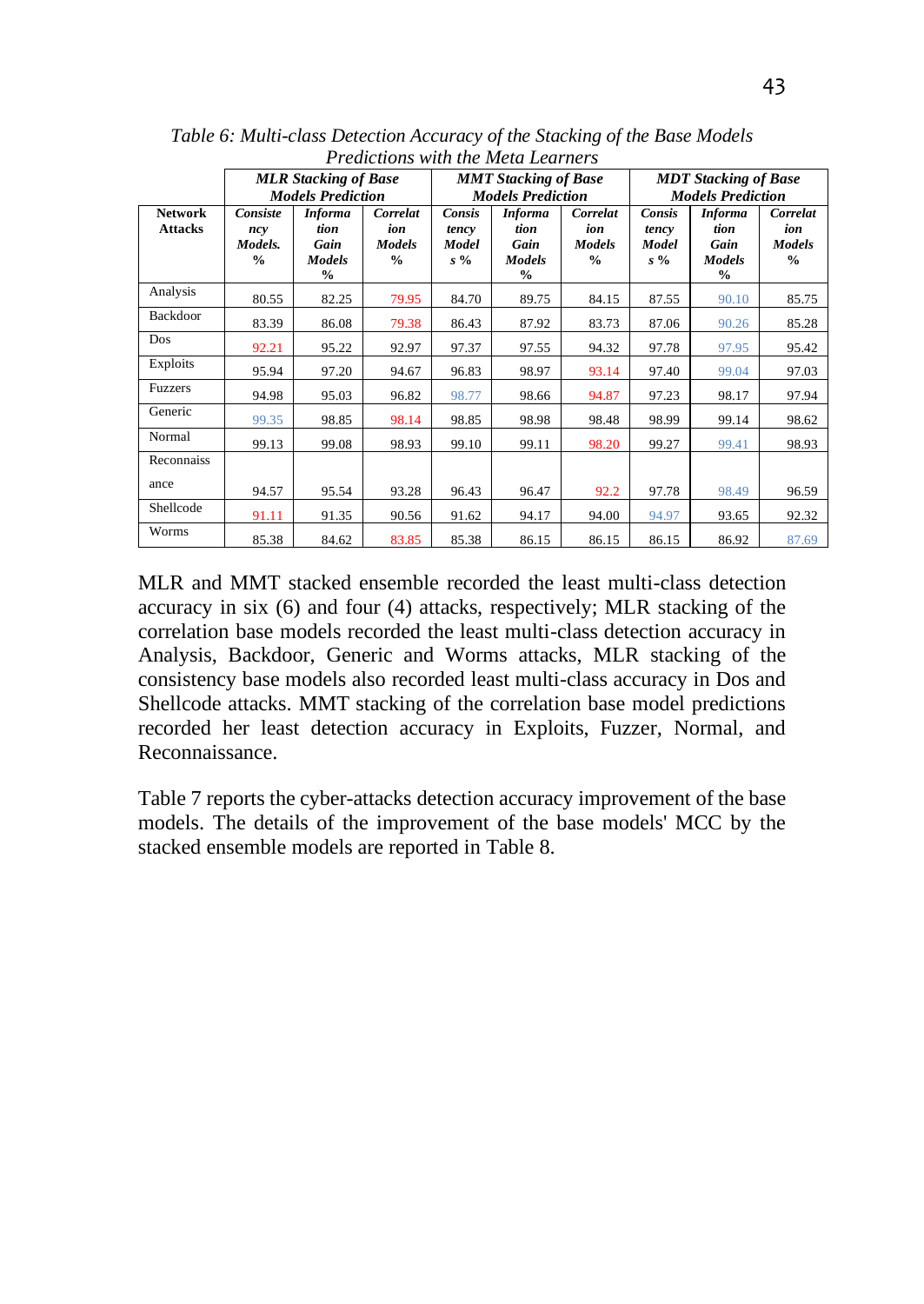|             |                    |                    |                      | Accuracy of the         |                   | <b>Stacked Ensemble</b>    |                   |                      |  |
|-------------|--------------------|--------------------|----------------------|-------------------------|-------------------|----------------------------|-------------------|----------------------|--|
|             |                    |                    |                      | <b>Stacked Ensemble</b> |                   | <b>Improvement of Base</b> |                   |                      |  |
|             |                    |                    |                      | <b>Models</b>           |                   | <b>Models Accuracy</b>     |                   |                      |  |
|             |                    | Accuracy<br>$(\%)$ | <b>MMT</b><br>$(\%)$ | <b>MDT</b><br>(%)       | <b>MLR</b><br>(%) | <b>MMT</b><br>(%)          | <b>MDT</b><br>(%) | <b>MLR</b><br>$(\%)$ |  |
| Correlation | KNN                | 82.62              |                      | 97.67                   | 96.49             | 15.74                      | 18.21             | 16.79                |  |
|             | C4.5 <sub>DT</sub> | 85.30              | 95.63                |                         |                   | 12.11                      | 14.51             | 13.12                |  |
|             | NB                 | 66.74              |                      |                         |                   | 43.28                      | 46.34             | 44.57                |  |
| Consistency | KNN                | 82.05              |                      | 98.15                   | 96.89             | 20.38                      | 19.62             | 18.09                |  |
|             | C4.5 <sub>DT</sub> | 86.77              | 98.77                |                         |                   | 13.84                      | 13.12             | 11.67                |  |
|             | NB                 | 70.20              |                      |                         |                   | 40.71                      | 39.82             | 38.03                |  |
| Info Gain   | <b>KNN</b>         | 82.35              | 98.48                | 98.75                   | 97.39             | 19.59                      | 19.91             | 18.26                |  |
|             | C4.5 <sub>DT</sub> | 87.18              |                      |                         |                   | 12.97                      | 13.28             | 11.72                |  |
|             | NB                 | 69.59              |                      |                         |                   | 41.51                      | 41.90             | 39.95                |  |

Table 7: Stacked Ensemble Detection Accuracy Improvement of the Base Models

*Table 8: Stacked Ensemble MCC Improvement of the Base Models*

|             |                                 |            |            | <b>MMC of the Stacked Ensemble</b><br><b>Models</b> |            | <b>Stacked Ensemble</b><br><b>Improvement of Base</b><br><b>Models MCC Scores</b> |                      |                   |
|-------------|---------------------------------|------------|------------|-----------------------------------------------------|------------|-----------------------------------------------------------------------------------|----------------------|-------------------|
|             |                                 | <b>MCC</b> | <b>MMT</b> | <b>MDT</b>                                          | <b>MLR</b> | <b>MMT</b><br>(%)                                                                 | <b>MDT</b><br>$($ %) | <b>MLR</b><br>(%) |
| Correlation | <b>KNN</b>                      | 0.8069     |            |                                                     |            | 18.52                                                                             | 21.05                | 19.59             |
|             | C <sub>4.5</sub> D <sub>T</sub> | 0.8366     | 0.9514     | 0.9741                                              | 0.9610     | 14.30                                                                             | 16.74                | 15.33             |
|             | NB.                             | 0.6305     |            |                                                     |            | 51.68                                                                             | 54.92                | 53.05             |
| Consistency | <b>KNN</b>                      | 0.8006     |            |                                                     |            | 23.38                                                                             | 22.60                | 21.03             |
|             | C <sub>4.5</sub> D <sub>T</sub> | 0.8529     |            |                                                     |            | 15.80                                                                             | 15.07                | 13.59             |
|             | NB.                             | 0.66.8     | 0.9770     | 0.9995                                              | 0.9654     | 47.67                                                                             | 46.75                | 44.86             |
| Info Gain   | <b>KNN</b>                      | 0.8039     |            |                                                     |            | 22.50                                                                             | 22.84                | 21.15             |
|             | C <sub>4.5</sub> D <sub>T</sub> | 0.8575     | 0.9831     | 0.9861                                              | 0.9710     | 14.84                                                                             | 15.16                | 13.57             |
|             | NB                              | 0.6621     |            |                                                     |            | 48.74                                                                             | 49.14                | 47.09             |

## **4. Conclusion**

This work evaluates the performance of three selected meta-learning models for optimal multi-class detection of cyber-attacks in network packets. The study results show and confirm NB, C4.5 DT, and KNN ML suitability for solving a multi-class problem. It further affirms the knack of the duo of feature selection techniques and stacked ensemble learning to optimize ML models' performances. The information gain FS method gives better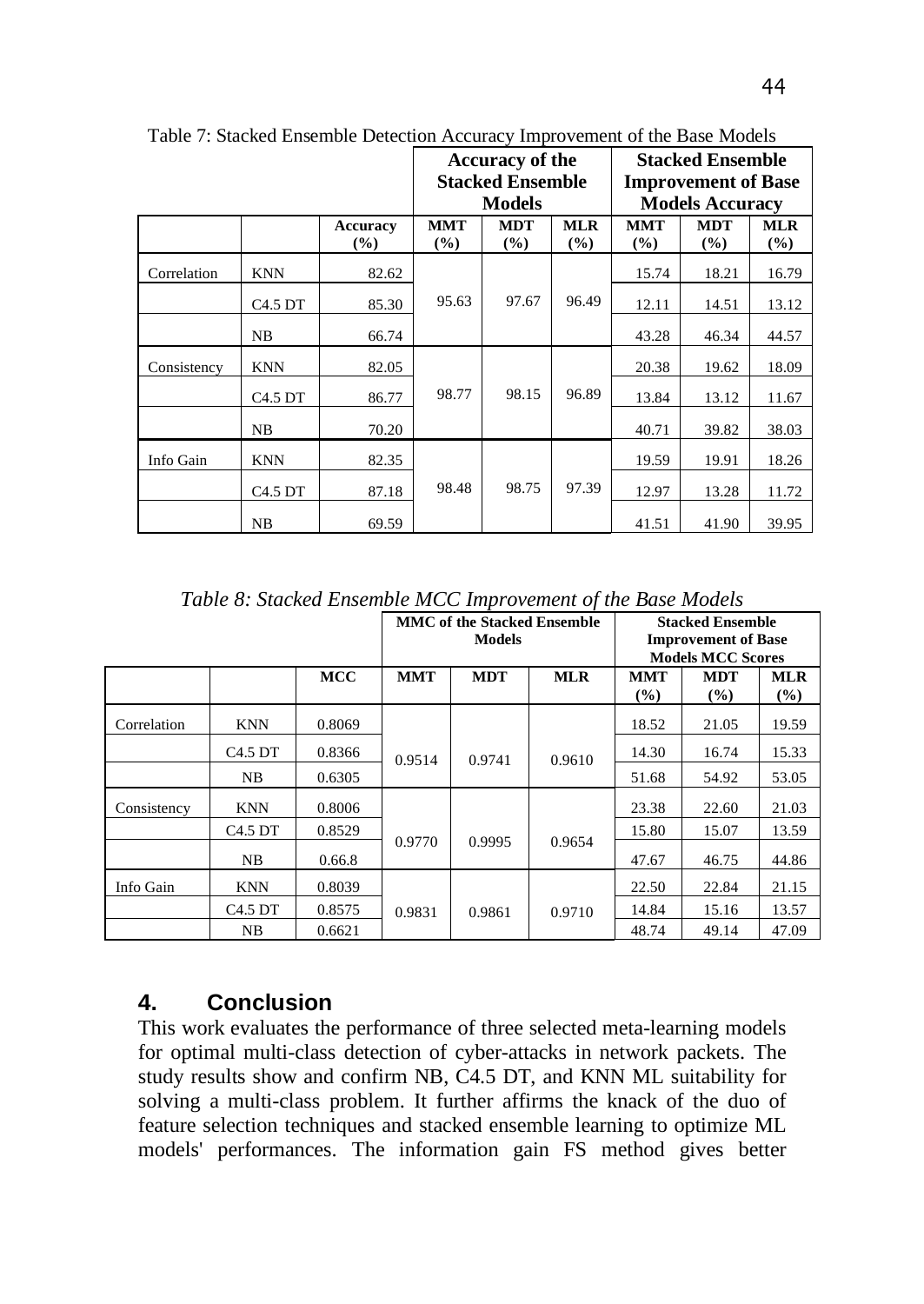performance than the other two FS methods. C4.5 DT models return the best base model performance. The stacking of the predictions of the information gain base models with MDT gives the optimal cyber-attacks detection accuracy and MCC score. MDT stacked ensemble model of the predictions of the information gain reduced base models is therefore recommended for the optimal detection of the cyber-attacks in the UNSW-NB15 network intrusion dataset (packets).

# **5. Conflict of interest**

The authors did not receive any financial aids or assistance from any individuals or institutions for this work. Further, we declared no conflicting interest that could undermine this research's reported work.

## **6. References**

- [1] Olasehinde O. O., Johnson O. V. & Olayemi O. C. (2020). Evaluation of Selected Meta-Learning Algorithms For The Prediction Improvement of Network Intrusion Detection System. 2020 International Conference in Mathematics, Computer Engineering, and Computer Science. (ICMCECS). doi:10.1109/icmcecs47690.2020.240893
- [2] Olasehinde O. O., Alese B. K., & Adetunmbi A. O. (2018). A Machine Learning Approach for Information System Security. IJCSIS.16 (12). https://www.academia.edu/38339173/A\_Machine\_Learning\_Approach\_for \_Information\_System\_Security
- [3] Guenevere C.(2019) Toward realizing self-protecting healthcare Information systems: Design and security challenges, Chapter in a book: Advances in Computers, 114(113-149). https://doi.org/10.1016/bs.adcom.2019.02.003.

[4] Aryeh F. L., Alese B. K., Christian K. A. & Olasehinde O. O. (2020). ONDaSCA: On-demand Network Data Set Creation Application for<br>Intrusion Detection System. International Journal of Computer Science Intrusion Detection System. International Journal of Computer and Information Security (IJCSIS), 18(5):111-115. https://sites.google.com/site/ijcsis/

- [5] Delplace, A., Hermoso, S., & Anandita, K. (2020). Cyber Attack Detection thanks to Machine Learning Algorithms. ArXiv, abs/2001.06309**.**
- [6] Kumar A, Glisson W, Cho H. (2020). Network Attack Detection Using an Unsupervised Machine Learning Algorithm. Hawaii International Conference on System Sciences. Doi:10.24251/HICSS.2020.795
- [7] Blanco R., Malagón P., Cilla J. J. & Moya J. M.. (2018) Multiclass Network Attack Classifier Using CNN Tuned with Genetic Algorithms. 28th International Symposium on Power and Timing Modeling, Optimization, and Simulation (PATMOS)**,** Platja (pp.177-182). doi: 10.1109/PATMOS.2018.8463997.
- [8] Elmasry W., Akbulut A., & Halim Zaim A. (2019). An Empirical Study on Multiclass Classification-based Network Intrusion Detection. Journal of Computational Intelligence. 35(4): 919- 954. doi: 10.1111/coin.12220.
- [9] Raogo Kabore, Yvon Kermarrec, & Philippe Lenca (2018). Performance Comparison For Multi-Class Classification Intrusion Detection In SCADA Systems Using Apache Spark. 8th Global Tech. Mining Conference, Leiden, Netherlands. ⟨hal-01876894⟩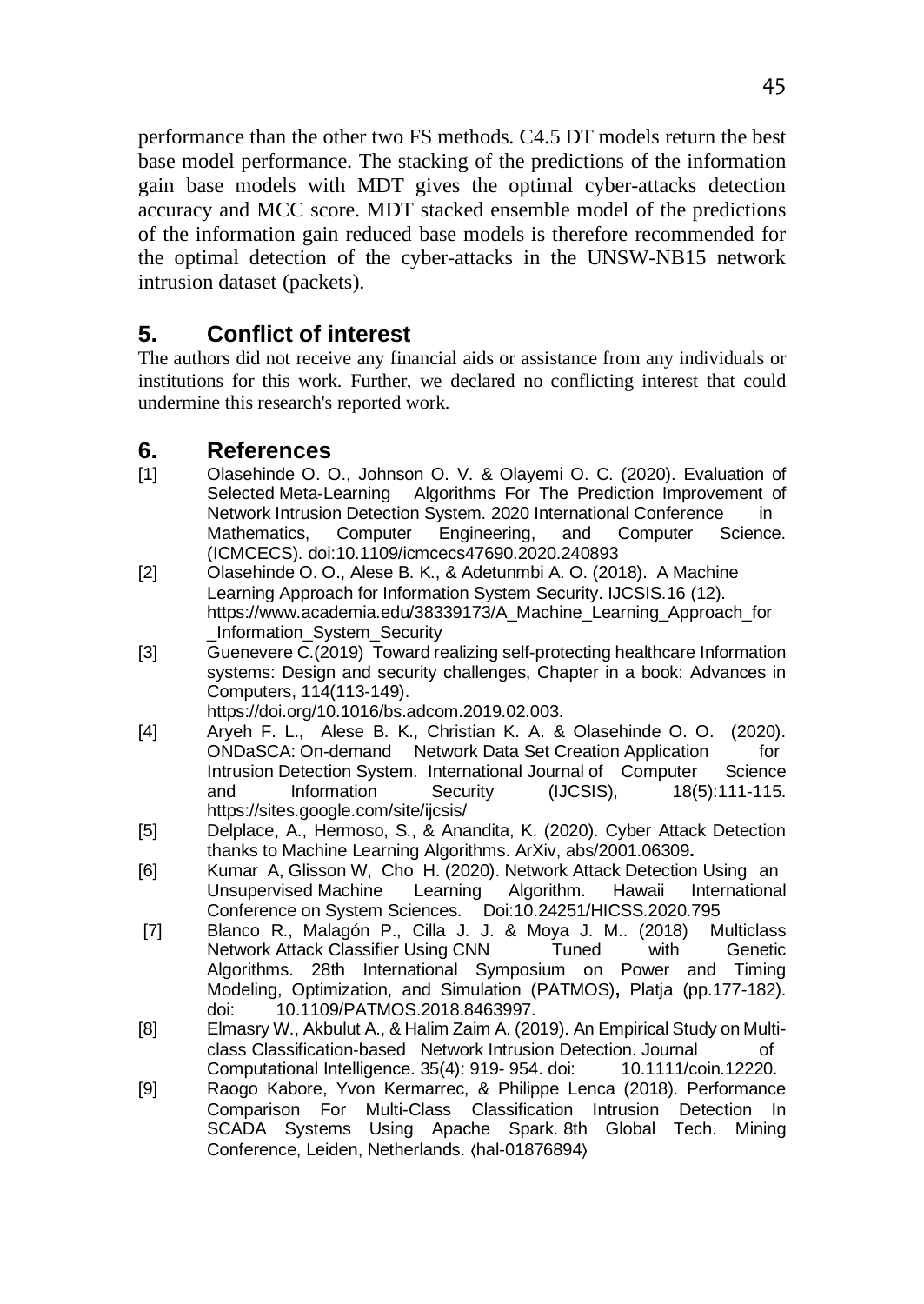- [10] Aladesote I., Olutola A.,& Olasehinde O. Feature or Feature Extraction for Intrusion Detection System using Gain Ratio and Principal Component<br>Analvsis (PCA), Methodology. Communications on Applied Electronics Analysis (PCA), Methodology. Communications on (CAE), FCS. 4(3), DOI: 10.5120/cae2016652032.
- [11] Mitra P., Murthy C. A., & Pal S. K. (2002) Unsupervised feature selection IEEE Transactions on Pattern Analysis and Machine Intelligence. 24(3): 301–312.
- [12] Almuallim H. & Dietterich T. G. (1994). Learning Boolean Concepts in the presence of many irrelevant features. Artificial Intelligence. 69(12): 279–305.
- [13] Kaushik, S. (2016). Introduction to Feature Selection methods with an example (or how to select the right variables?). Analytic Vidya blog, 2016. (Accessed, 16th July 2020).https://www.analyticsvidhya.com/blog/2016/12/introduction-to-featurean-example-or-how-to-select-the-rightvariables/
- [14] Brownlee, J. (2014). Feature Selection to Improve Accuracy and Decrease (Accessed, 16th July https://machinelearningmastery.com/feature- selection-to-improveaccuracy-and-decrease- training- time/
- [15] Yang, Y. & Pedersen J. O.(1997). A Comparative Study on Feature Selection in Text Categorization. In: Proc. of 14th International Conference on Machine Learning, ICML'97. (pp. 412-420).
- [16] Jain, A.& Zongker D.(1997). Feature Selection: Evaluation, Application, and Small Sample Performance. IEEE Trans. Pattern Anal. Mach. Intell. 19(2): 153-158.
- [17] Cascaro R. J., Gerardo B. D. & Medina R. P.(2019). Filter Selection Methods Proceedings of the 2nd International Conference on Computing and Big Data. (pp.27-31). Doi: https://doi.org/10.1145/3366650.3366655
- [18] Kunal, M. Dua. (2020) Attribute Selection and Ensemble Classifier based Novel Approach to Intrusion Detection System. International Conference on Computational Intelligence and Data Science (ICCIDS) Procedia Computer Science 167: 2191–2199.
- [19] Al-Yaseen, W.L.(2020). Improving Intrusion Detection System by Developing Feature Selection Model Based on the Firefly Algorithm and Support Vector Machine. IAENG Int. J. Comput. Sci. 2019, 46(4): 534–540
- [20] Zhou Y., Cheng G., Jiang S., & Dai M. (2020). Building an Efficient Intrusion Detection System based on Feature Selection and Ensemble Classifier. Computer Network. 174,(389–403) **doi**:10.1016/j.eswa.2017.08.002.
- [21] Wu S. X., & Banzhaf W. (2010). The Use of Computational Intelligence in IDS, Journal of Applied Soft Computing 10(1) 1-35.
- [22] Iwendi, C., Khan, S., Anajemba, J. H., Mittal, M., Alenezi, M., & Alazab, M. (2020). The Use of Ensemble Models for Multiple Class and Binary Class Classification for Improving Intrusion Detection Systems. Sensors (Basel, Switzerland). 20(9), 2559. https://doi.org/10.3390/s20092559
- [23] Rajadurai, H., Gandhi, U.(2020). A stacked ensemble learning model for intrusion detection in a wireless network. Neural Computer and application. https://doi.org/10.1007/s00521-020-04986-5.
- [24] Rajagopal, S., Kundapur, P. P., & Hareesha, K. S. (2020). A Stacking Ensemble for Network Intrusion Detection Using Heterogeneous Datasets. Security and Communication Networks**.** [4586875]. https://doi.org/10.1155/2020/4586875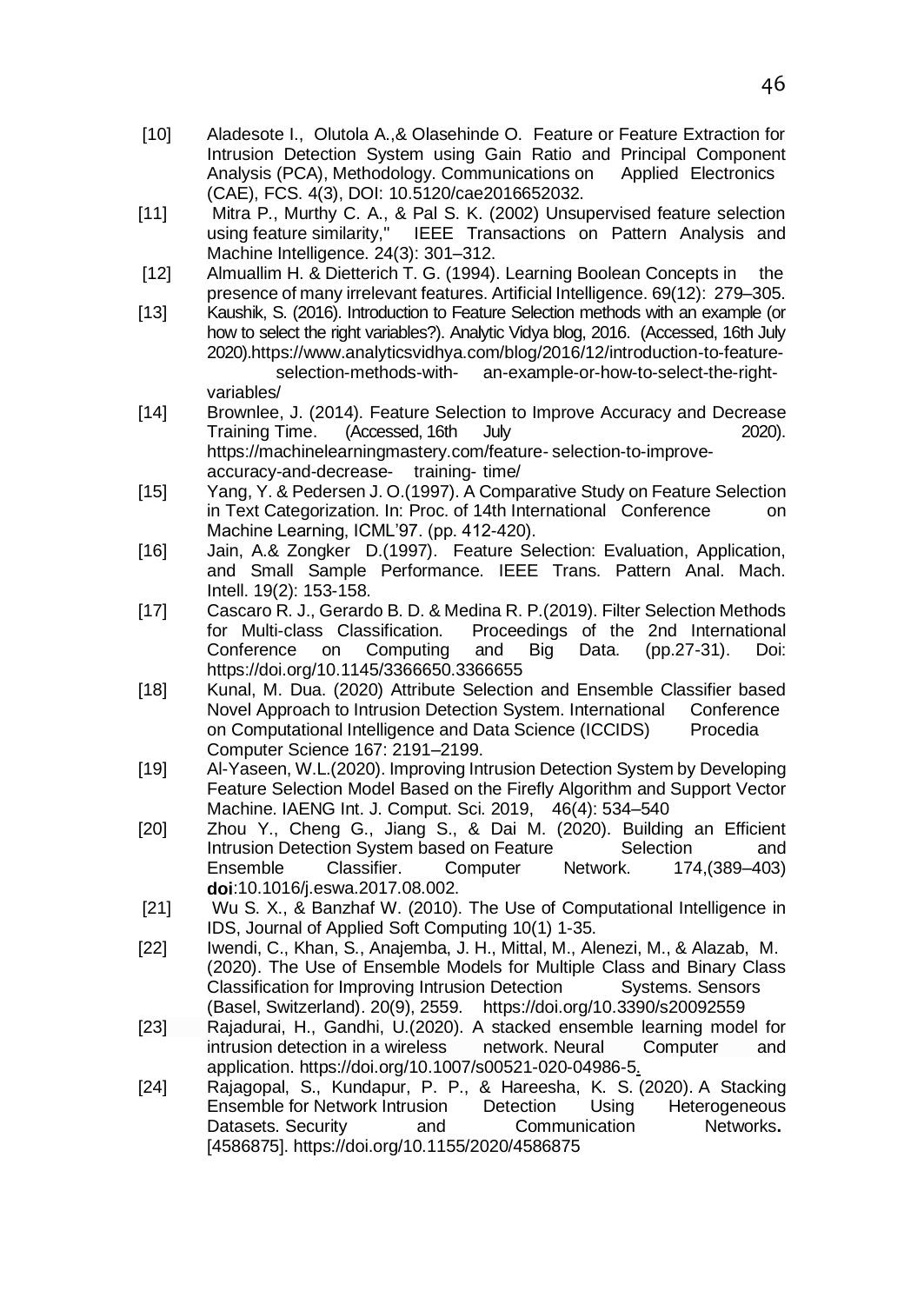- [25] Khraisat, A., Gondal, I., Vamplew, P., Kamruzzaman, J. & Alazab, A.(2020). Hybrid Intrusion Detection System Based on the Stacking Ensemble of C5 Decision Tree Classifier and One-Class Support Vector Machine. Electronics. (9)173..
- [26] Olasehinde O. O., Olayemi O. C. & Alese B. K.(2019). Multiple Model Tree Meta Algorithms improvement of IDS. Prediction Accuracy. 9(3) 891-897. doi: 10.20533.ijisr.2042.2019.0102.
- [27] Moustafa N. & Slay j. (2015). UNSW-NB15: A Comprehensive DataSet for Network Intrusion Detection Systems Military Communications and Information Systems Conference. (pp. 1-7)
- [28] Garcia-Teodoro, Diaz-Verdeio J., MaciaFernandez G. & Vazquz E. (2009). Anomaly-based Network Intrusion Detection: Techniques, Systems, and Challenges. Journal of Computers and Security. 28(1-2): 18-28.
- [29] Olasehinde O. O**.,** Alese B. K., Adetunmbi A. O. (2018), Performance Evaluation of Bayesian Classifier on Filter-Based Feature Selection International Journal of Computer Science and Telecommunications, 9(7):24-30
- [30] Jeni L.A, Cohn J.F., De La Torre F. (2013). Facing imbalanced data– recommendations for the use of performance metrics, in 2013 Humaine Association Conference on Affective Computing and Intelligent Interaction, IEEE, 2013, pp. 245–251.
- [31] Siblini W., Fréry J., He-Guelton L., Oblé F., Wang YQ. (2020) Master Your Metrics with Calibration. In: Berthold M., Feelders A., Krempl G. (eds) Advances in Intelligent Data Analysis XVIII. IDA 2020. Lecture Notes in Computer Science. vol 12080. Springer, Cham. Computer Science, vol [https://doi.org/10.1007/978-3-030-44584-3\\_36](https://doi.org/10.1007/978-3-030-44584-3_36)

# **BIOGRAPHICAL NOTES**



Olasehinde Olayemi O. PhD. is a Cyber Security Research Fellow and a lecturer with the Computer Science Department, Federal Polytechnic, Ile Oluji, Ondo State, Nigeria. He obtained his Bachelor of Technology, Master of Technology, and Doctor of Philosophy in Computer Science, from the Department of Computer Science, the Federal University of Technology, Akure, Ondo State, Nigeria, in 1995, 2012, and 2018 respectively. He is a member of the Nigeria Computer Society (NCS), Computer Registration Council of Nigeria (CPN). Cyber Corps of African. His research interests include cybersecurity, Computer Security, Data and Text Mining, Machine Learning, Bio-informatics, and Big Data Analytics.



Boniface Kayode Alese, Ph.D., is a Professor of Information and Cyber Security in the Department of Cyber Security, The Federal University of Technology, Akure, Nigeria. He holds a Ph.D. degree in Computer Science with a specialization in Information and Cyber Security from The Federal University of Technology, Akure, in 2004. He joined the Federal University of Technology services, Akure, in 1998 as a Graduate Assistant and rose to a Professor's position in 2014. He is a registered Information Technology practitioner. He is also a member of the Nigeria Computer